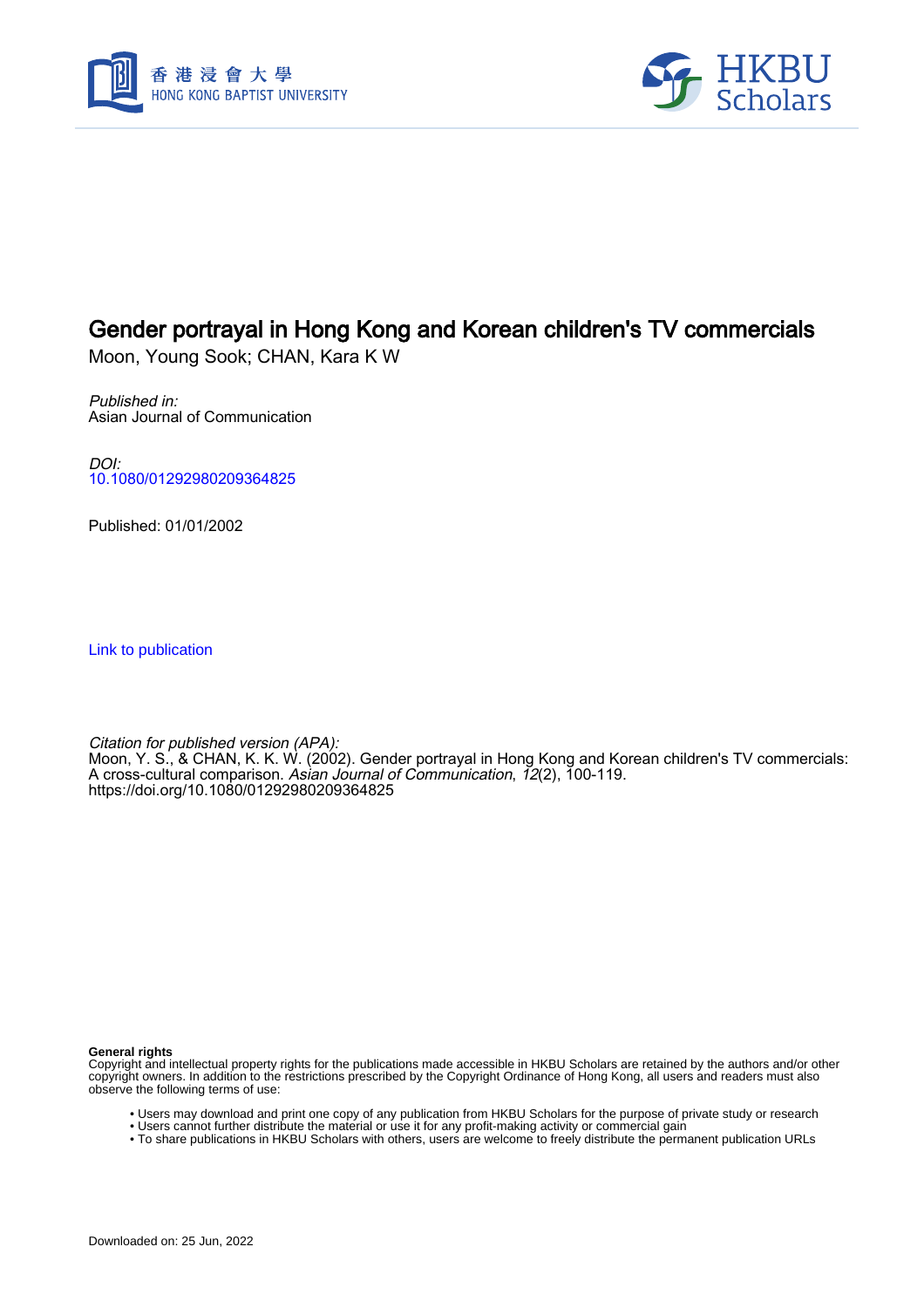# **Gender Portrayal in Hong Kong and Korean Children's Television Commercials: A Cross-Cultural Comparison**

Keywords: gender portrayal --Korea --Hong Kong --television advertising --content analysis

> Dr. Young Sook Moon Associate Professor Department of Advertising and Public Relations Hanyang University South Korea

Tel: (031) 400 5426 Fax: (031) 419 1733 Email: moonys@hanyang.ac.kr

Dr. Kara Chan\* Associate Professor Department of Communication Studies Hong Kong Baptist University Kowloon Tong, Hong Kong

Tel: (852) 3411 7836 Fax: (852) 3411 7890 email: karachan@hkbu.edu.hk

Paper submitted to *Asian Journal of Communication*

\* Please send all correspondence to this author.

Running head: gender portrayal 18 October 2002 YSMoon\child\AJOC2002Final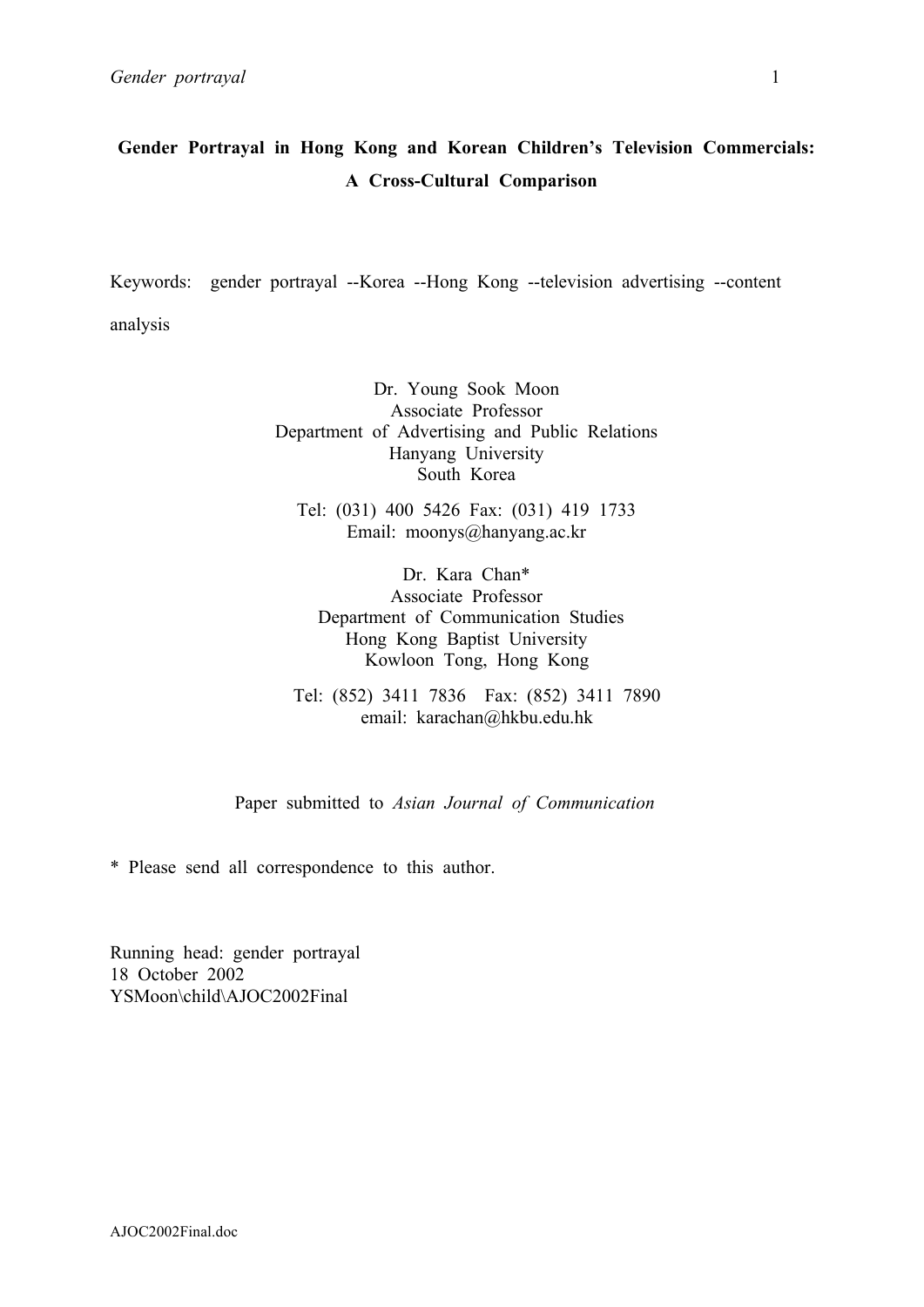# **Gender Portrayal in Hong Kong and Korean Children's Television Commercials: A Cross-Cultural Comparison**

#### **Abstract**

 This study examined gender portrayal in a sample of 345 television commercials broadcast in children's programs in Hong Kong and Korea using content analysis. Literature suggests that Hong Kong culture differs from Korean culture on the dimension of Masculinity/Femininity proposed by Hofstede. The differences between the two countries provide a valid test of theory and suggest hypotheses about the gender portrayal in children advertising. Results of the study showed, contrary to what is expected from the Hofstede's framework, gender portrayal of central characters and the level of gender stereotyping in Hong Kong commercials was similar to those of Korean commercials. Possible explanations include the emerging homogeneous youth market using a standardized advertising strategy and the rising concern of women rights in Korea.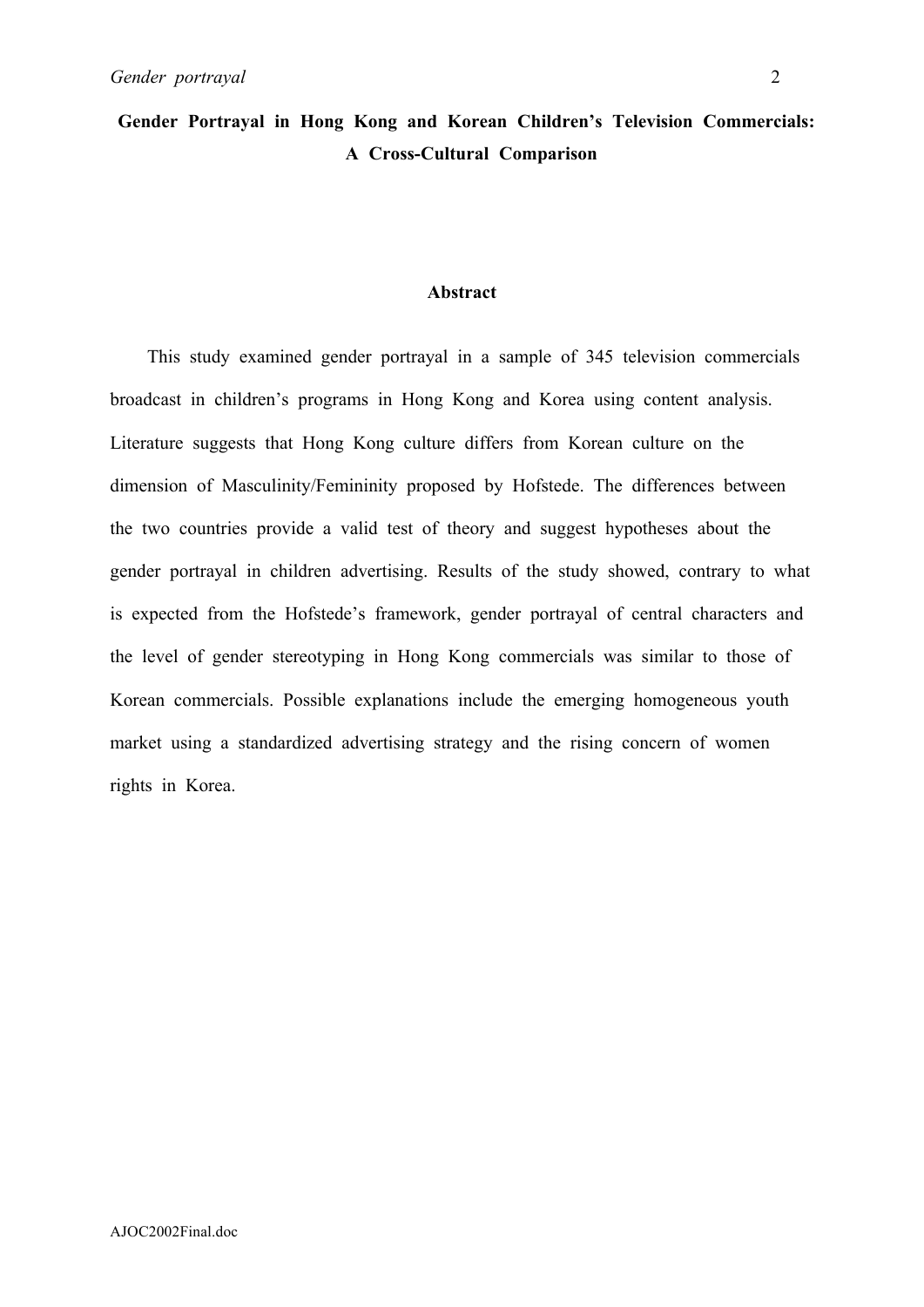# **Gender Portrayal in Hong Kong and Korean Children's Television Commercials: A Cross-Cultural Comparison**

### **Introduction**

Stereotypes in advertising on children's television programs have been a special problem because of their potential impact on gender socialization and, subsequently, children's views of themselves and other people ([Bussey and Bandura, 1984;](https://www.researchgate.net/publication/16669523_Influence_of_Gender_Constancy_and_Social_Power_on_Sex-Linked_Modeling?el=1_x_8&enrichId=rgreq-21f3488f6d9c24cf826ed6bebaae5ef2-XXX&enrichSource=Y292ZXJQYWdlOzIzMzA1NjY0OTtBUzo0NDM4ODYwNzkzNTI4MzJAMTQ4Mjg0MjA5NjQyNw==) [Bandura,](https://www.researchgate.net/publication/233820393_Social_Foundations_of_Thought_Action_A_Social_Cognitive_Theory?el=1_x_8&enrichId=rgreq-21f3488f6d9c24cf826ed6bebaae5ef2-XXX&enrichSource=Y292ZXJQYWdlOzIzMzA1NjY0OTtBUzo0NDM4ODYwNzkzNTI4MzJAMTQ4Mjg0MjA5NjQyNw==)  [1986;](https://www.researchgate.net/publication/233820393_Social_Foundations_of_Thought_Action_A_Social_Cognitive_Theory?el=1_x_8&enrichId=rgreq-21f3488f6d9c24cf826ed6bebaae5ef2-XXX&enrichSource=Y292ZXJQYWdlOzIzMzA1NjY0OTtBUzo0NDM4ODYwNzkzNTI4MzJAMTQ4Mjg0MjA5NjQyNw==) [Kolbe, 1990;](https://www.researchgate.net/publication/233080209_Gender_Roles_in_Children) [McNeal, 1992](https://www.researchgate.net/publication/246605301_Kids_as_Customers_A_Handbook_of_Marketing_to_Children?el=1_x_8&enrichId=rgreq-21f3488f6d9c24cf826ed6bebaae5ef2-XXX&enrichSource=Y292ZXJQYWdlOzIzMzA1NjY0OTtBUzo0NDM4ODYwNzkzNTI4MzJAMTQ4Mjg0MjA5NjQyNw==)). The possibility that children might acquire negative stereotypes through television viewing, therefore, has aroused concern among parents, educators, and members of the advertising industry.

The issue of cross-cultural variation in gender stereotyping in advertising to children has been particularly neglected and few studies have examined such stereotyping in more than one country concurrently. Comparisons of stereotyping across nations could contribute to a better understanding of stereotyping and its relationship with cultural factors in children's advertising ([Browne, 1998](https://www.researchgate.net/publication/261624671_Gender_Stereotypes_in_Advertising_on_Children)).

 In the last few decades, social norms for behavior, actual roles occupied by men and women, and media regulatory policies have changed. However, much of the research on gender stereotyping in media is dated and particularly gender stereotyping is one of the neglected areas of advertising ethics research and need further research ([Zinkan, 1994](https://www.researchgate.net/publication/261644449_Advertising_Ethics_Emerging_Methods_and_Trends?el=1_x_8&enrichId=rgreq-21f3488f6d9c24cf826ed6bebaae5ef2-XXX&enrichSource=Y292ZXJQYWdlOzIzMzA1NjY0OTtBUzo0NDM4ODYwNzkzNTI4MzJAMTQ4Mjg0MjA5NjQyNw==)).

Gender role portrayal in advertising is well studied in some of western countries including the U.S. and England. However, understanding gender role portrayal in an international context is limited because there are so few studies. One study ([Milner](https://www.researchgate.net/publication/233894676_Sex-Role_Portrayals_and_the_Gender_of_Nations?el=1_x_8&enrichId=rgreq-21f3488f6d9c24cf826ed6bebaae5ef2-XXX&enrichSource=Y292ZXJQYWdlOzIzMzA1NjY0OTtBUzo0NDM4ODYwNzkzNTI4MzJAMTQ4Mjg0MjA5NjQyNw==) [and Collins, 2000](https://www.researchgate.net/publication/233894676_Sex-Role_Portrayals_and_the_Gender_of_Nations?el=1_x_8&enrichId=rgreq-21f3488f6d9c24cf826ed6bebaae5ef2-XXX&enrichSource=Y292ZXJQYWdlOzIzMzA1NjY0OTtBUzo0NDM4ODYwNzkzNTI4MzJAMTQ4Mjg0MjA5NjQyNw==)) attempted to show that gender role portrayal can be an artifact of the cultures that frame the phenomenon being studied, that is, when feminine values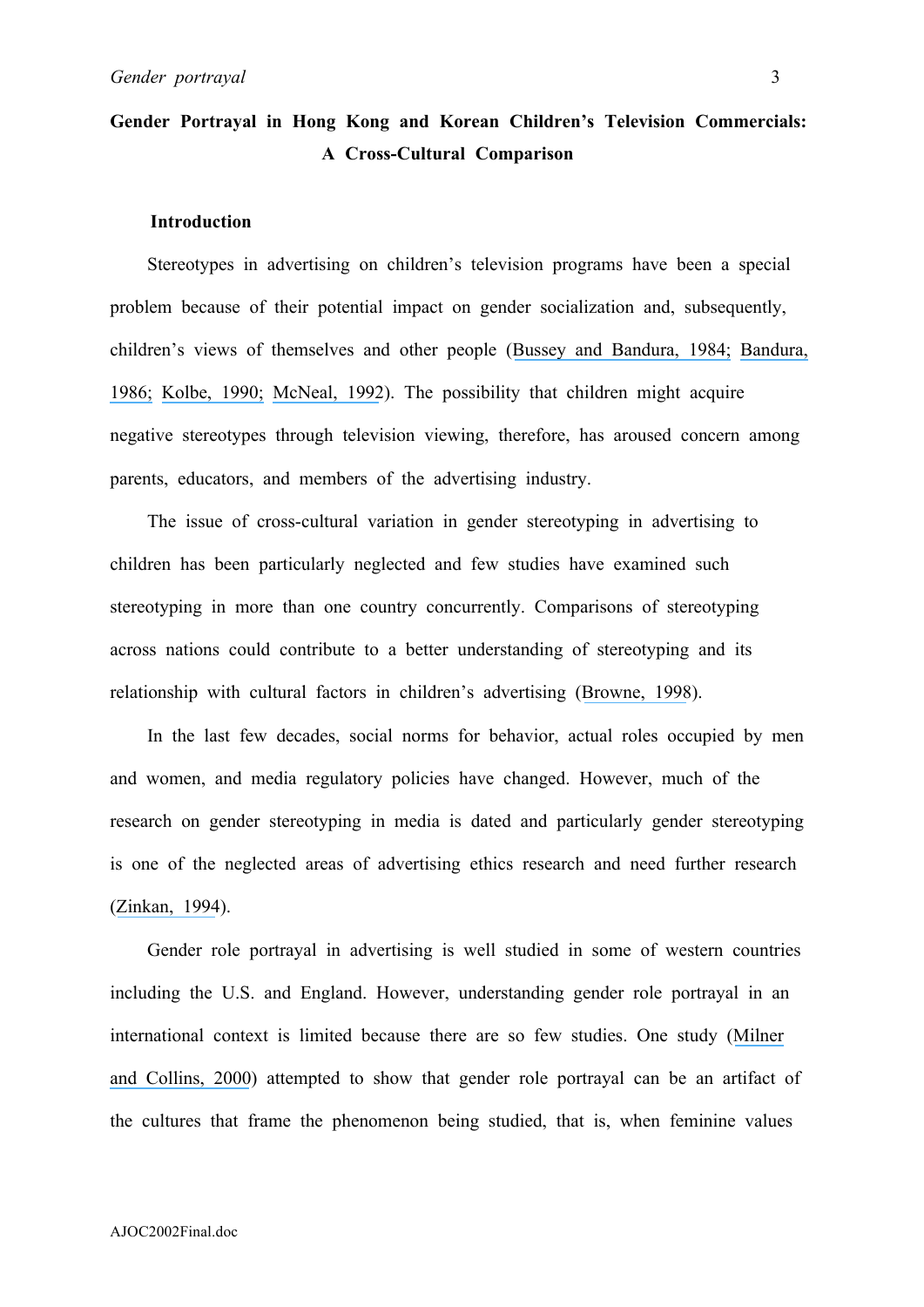have a dominant influence on a culture, this influence is reflected in the culture's advertisements.

The transfer of international advertising strategies to the Asian market is becoming popular due to rising living standards and the growing similarity of consumer tastes in the region. However, Asia is really a series of localized markets with their own characteristics, rather than a region ([Tai 1997](https://www.researchgate.net/publication/229908679_Advertising_in_Asia_Localize_or_Regionalize?el=1_x_8&enrichId=rgreq-21f3488f6d9c24cf826ed6bebaae5ef2-XXX&enrichSource=Y292ZXJQYWdlOzIzMzA1NjY0OTtBUzo0NDM4ODYwNzkzNTI4MzJAMTQ4Mjg0MjA5NjQyNw==)). Asian markets have different economical and cultural settings due to historical effects. The culture, language, advertising rules and regulations are significantly different in some Asian markets, such as Hong Kong and Korea. Although both countries seem to have similar cultural background influenced by Confucius culture, they have their own unique aspects of history, cultures and consumption patterns, including variations in personal values and interest in feminist issues that could differentially affect advertising content. Key demographic, economic and female labor participation indicators for the two countries are summarized as below:

|                                 | Hong Kong         | Korea             |
|---------------------------------|-------------------|-------------------|
| Population                      | 6,708,000         | 47,676,000        |
| GDP (million USD)               | 161,870           | 457,400           |
| Growth in GDP over last year    | $-0.3\%$          | $12.7\%$          |
| Per capita GDP                  | 24,131            | 9,675             |
| Female labor participation rate | 51.1%             | 48.3%             |
| Cultural background             | Confucius culture | Confucius culture |
|                                 | ex-British colony |                   |
|                                 |                   |                   |

-----------------------------------------------------------------------------------------------------------

 Hong Kong and Korea are active markets in the region with a booming youth market including children, thus, cultural differences between the two countries suggest hypotheses about the gender portrayal in advertising, especially targeted to children. Literature clearly suggests that Hong Kong culture differs from Korean culture. Among the Hofstede's (1997) framework of cultural dimensions, Hong Kong and Korea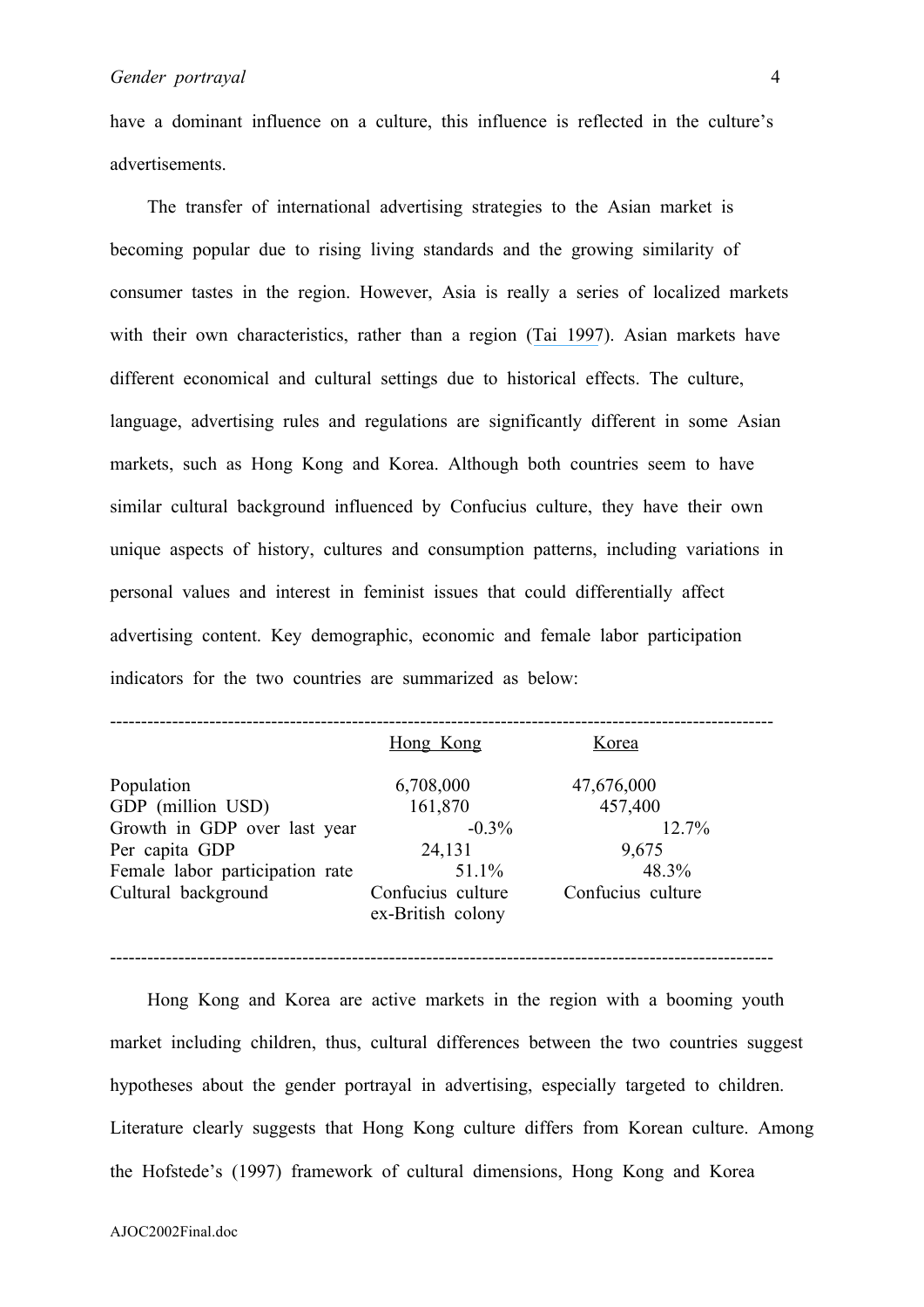differed in two dimensions, namely uncertainly avoidance (UA index score: Hong Kong 29, Korea 85) and masculinity/femininity (Masculinity index score: Hong Kong 57, Korea 39). Hong Kong is a society of low uncertainty avoidance and masculinity, while Korea is a country of high uncertainty avoidance and femininity. It seems that uncertainty avoidance is not directly related to gender portrayal in advertising, therefore, the objective is to investigate if the difference in the masculinity/femininity dimension will differentially affect the gender portrayal in children's television commercials.

#### **Literature Review**

### **Intercultural Studies on Gender Portrayal in Advertising**

 The relatively few studies that have compared levels of stereotyping in the advertisements of the countries investigated here have yielded inconsistent results. Edgar and McPhee (1974) found more traditional roles portrayed in the Australian advertisements than in the American advertisements. Peck (1979) examined children's commercials in Australia and he found the level of stereotyping was similar to that observed in the United States. [Mazzella et al. \(1992\)](https://www.researchgate.net/publication/226081037_Sex_role_stereotyping_in_Australian_television_advertisements?el=1_x_8&enrichId=rgreq-21f3488f6d9c24cf826ed6bebaae5ef2-XXX&enrichSource=Y292ZXJQYWdlOzIzMzA1NjY0OTtBUzo0NDM4ODYwNzkzNTI4MzJAMTQ4Mjg0MjA5NjQyNw==) found systematic differences between portrayals of men and women on Australian television commercials and the differences were similar to those found in studies in the U.S. and England.

AJOC2002Final.doc [Gilly \(1988\)](https://www.researchgate.net/publication/233894731_Sex_Roles_in_Advertising_A_Comparison_of_Television_Advertisements_in_Australia_Mexico_and_the_United_States?el=1_x_8&enrichId=rgreq-21f3488f6d9c24cf826ed6bebaae5ef2-XXX&enrichSource=Y292ZXJQYWdlOzIzMzA1NjY0OTtBUzo0NDM4ODYwNzkzNTI4MzJAMTQ4Mjg0MjA5NjQyNw==) placed the issue of gender role portrayal in the forefront of crosscultural research in her study of television commercials in Australia, Mexico and the United States. She found no significant gender differences for several variables including product advertised, employment status, use as a spokesperson, credibility, and activity level in Australian advertisements, but did find gender differences in American and Mexican advertisements. The results of this study indicate that Australian advertisements show somewhat fewer gender role differences and Mexican advertisements show slightly more gender role differences than U.S. advertisements. In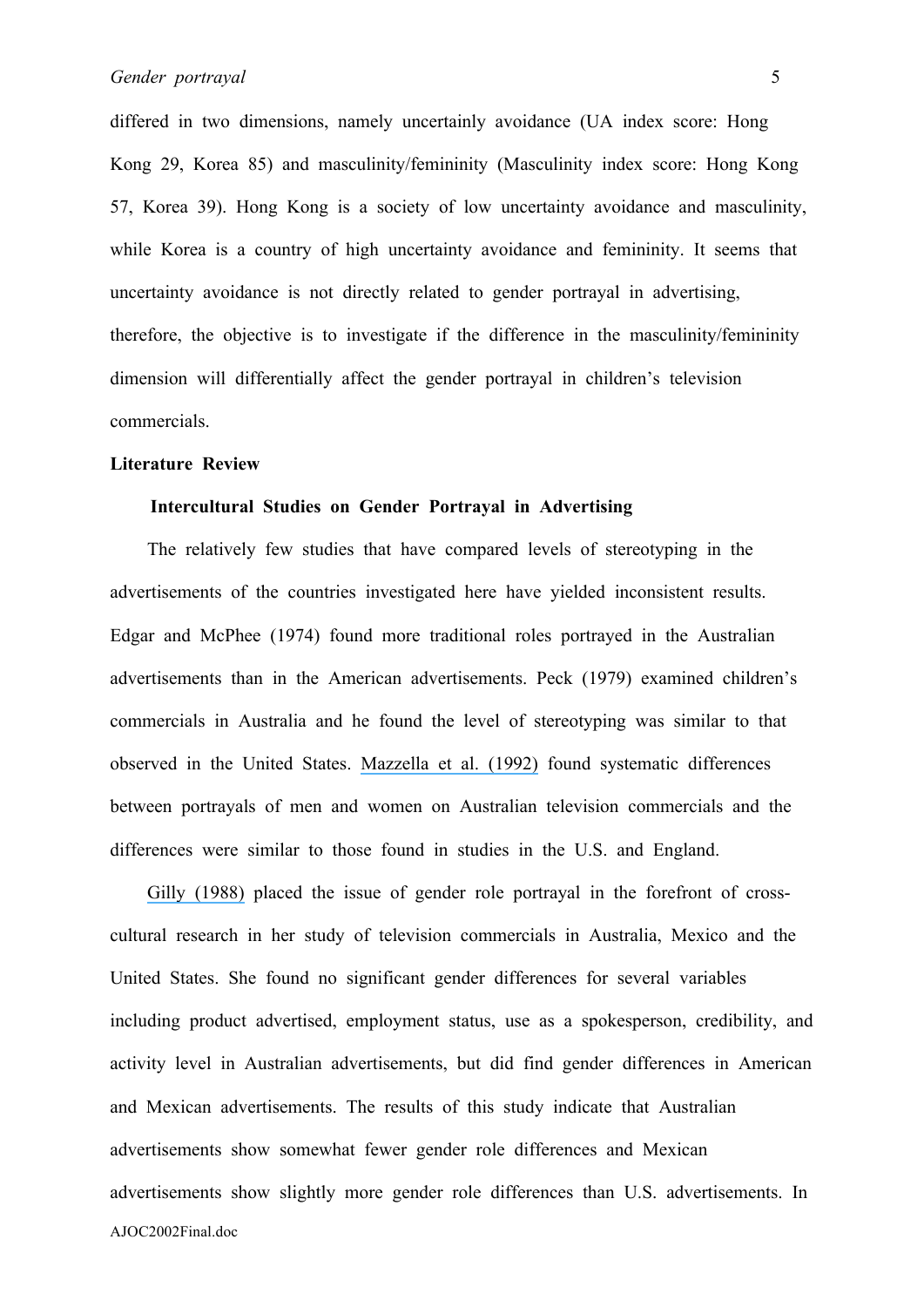this study she provided a list of roles such as spouse, parent and housewife that define the character in terms of relationship to others and independent roles – that is non-relationship ones – are worker, celebrity and interviewer.

 [Milner et al. \(1993\)](https://www.researchgate.net/publication/284052474_Hofstede) provided a post-hoc explanation for Gilly's findings by suggesting that the results are ordered as Hofstede's Masculinity index would predict: Australian (61), the United States (62), and Mexico (69). These nations are on the masculine end of Hofstede's spectrum, which may explain why the results among the countries Gilly studied were not dramatically different. When Milner and Collins (1998) compared Gilly's data with data from Turkey, a feminine country, they found that, in contrast to the United States, Australia and Mexico, Turkish advertisements are less likely to feature productivity themes and are more likely to feature relationship themes and portray minimal differences between male and female gender roles.

 Wiles et al. (1995) used Hofstede's taxonomy with mixed results in their examination of gender role portrayals in magazine advertisements published in a masculine country (United States) and two feminine countries (Sweden and The Netherlands). All three countries tend to show men rather than women in working roles; however, the authors found that these differences were less often encountered in Sweden and The Netherlands than in the United States.

AJOC2002Final.doc In Browne's study (1998), the results are generally similar to those of previous studies and indicate substantial gender stereotyping. Boys appeared in greater numbers, assumed more dominant roles, and were more active and aggressive than girls. Gender role reinforcement was observed at the level of body language and facial expression; girls were portrayed as shyer, giggly, unlikely to assert control, and less instrumental. Despite similarities in gender stereotyping between countries, Australian television commercials tended to contain more nearly equal male-to-female proportions, more often depicted both boys and girls in the same commercial, and less frequently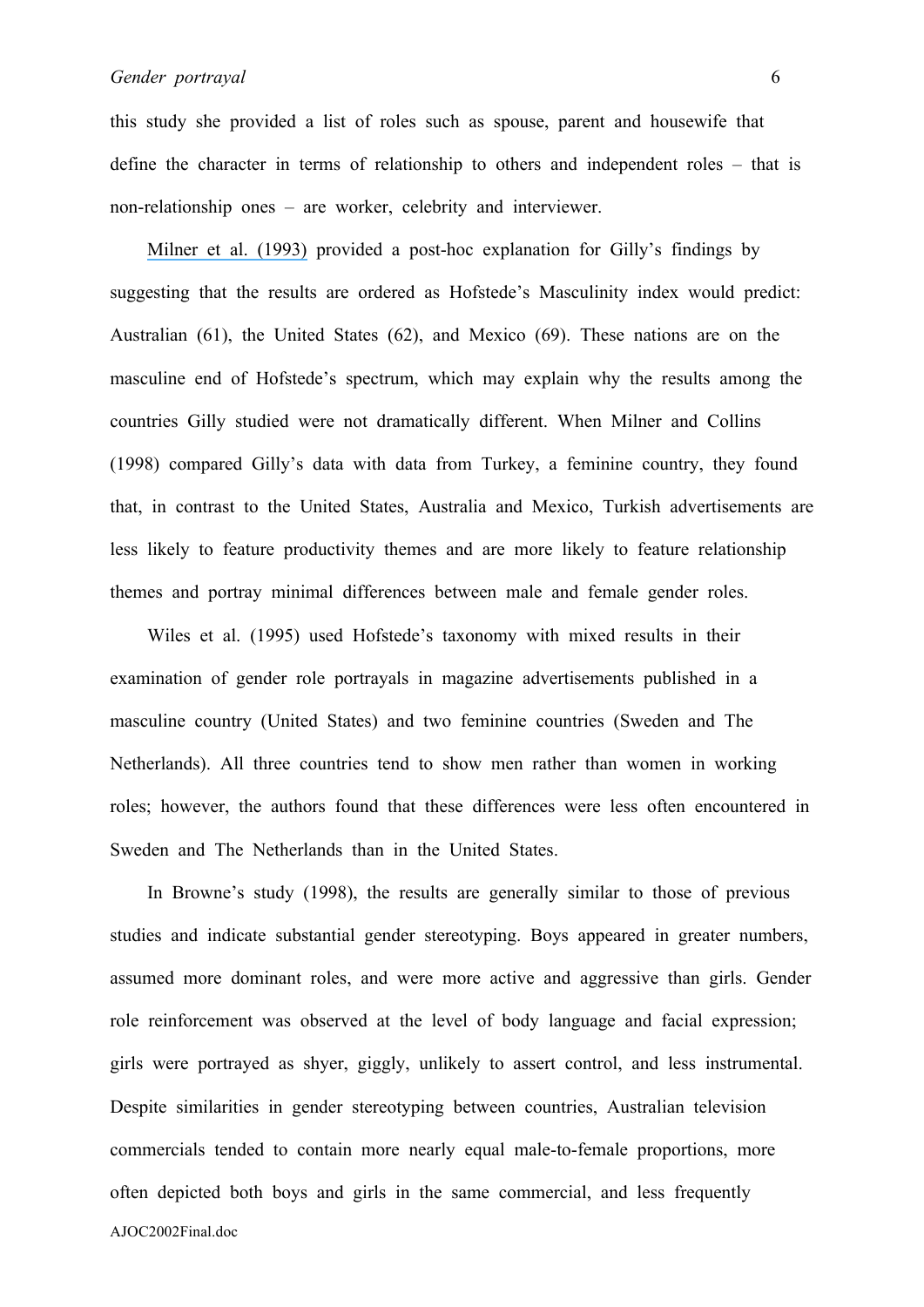portrayed girls as shy or giggly and boys as directive. Moreover, male characters had significantly more active interactions with objects in the American commercials than they did in Australian commercials in comparison with female characters. Those results might reflect country-related variations in ideals of male and female behavior or indicate actual differences in efforts at counter stereotyping.

 Milner and Collins (2000) compared television commercials of four countries - Japan, United States, Sweden and Russia. The result showed that feminine values are revealed in commercials of Sweden and Russia, feminine countries in terms of Hofstede's taxonomy, however, the depiction of employment as a proxy for the masculine value of productivity was not as definitive. Also, the findings of fewer sex differences in Sweden and Russia than in Japan and United States (masculine country) were inconclusive. In this study, the lack of significant differences for the advice, help, credibility and spokesperson attributes suggests that these variables may have limited utility for cross-cultural research.

 [Ji and McNeal \(2001\)](https://www.researchgate.net/publication/233894689_How_Chinese_Children) compared children's commercials in U.S. and in Mainland China and found that the Chinese sample used significantly more male models, male spokespersons, and male voice-overs. The result supported that China was a more masculine society than U.S.

#### **Hofstede's Cultural Dimension and Gender Stereotyping**

AJOC2002Final.doc Culture is the "collective mental programming" that distinguishes one society from another (Hofstede, 1983, p.76). Values -- judgments of good or bad, right or wrong - are an important element of culture. In the past two decades, one of the major frameworks for understanding culture has been [Hofstede's \(1980;](https://www.researchgate.net/publication/201381901_Culture) [1983\)](https://www.researchgate.net/publication/275714552_National_Cultures_in_Four_Dimensions?el=1_x_8&enrichId=rgreq-21f3488f6d9c24cf826ed6bebaae5ef2-XXX&enrichSource=Y292ZXJQYWdlOzIzMzA1NjY0OTtBUzo0NDM4ODYwNzkzNTI4MzJAMTQ4Mjg0MjA5NjQyNw==) typology of cultural dimensions. This typology provides a rationale for cross-cultural differences in advertising (e.g., Albers-Miller and [Gelb, 1996;](https://www.researchgate.net/publication/233894861_Business_Advertising_Appeals_as_a_Mirror_of_Cultural_Dimensions_A_Study_of_Eleven_Countries?el=1_x_8&enrichId=rgreq-21f3488f6d9c24cf826ed6bebaae5ef2-XXX&enrichSource=Y292ZXJQYWdlOzIzMzA1NjY0OTtBUzo0NDM4ODYwNzkzNTI4MzJAMTQ4Mjg0MjA5NjQyNw==) Taylor et al., 1997; de Mooji, 1998).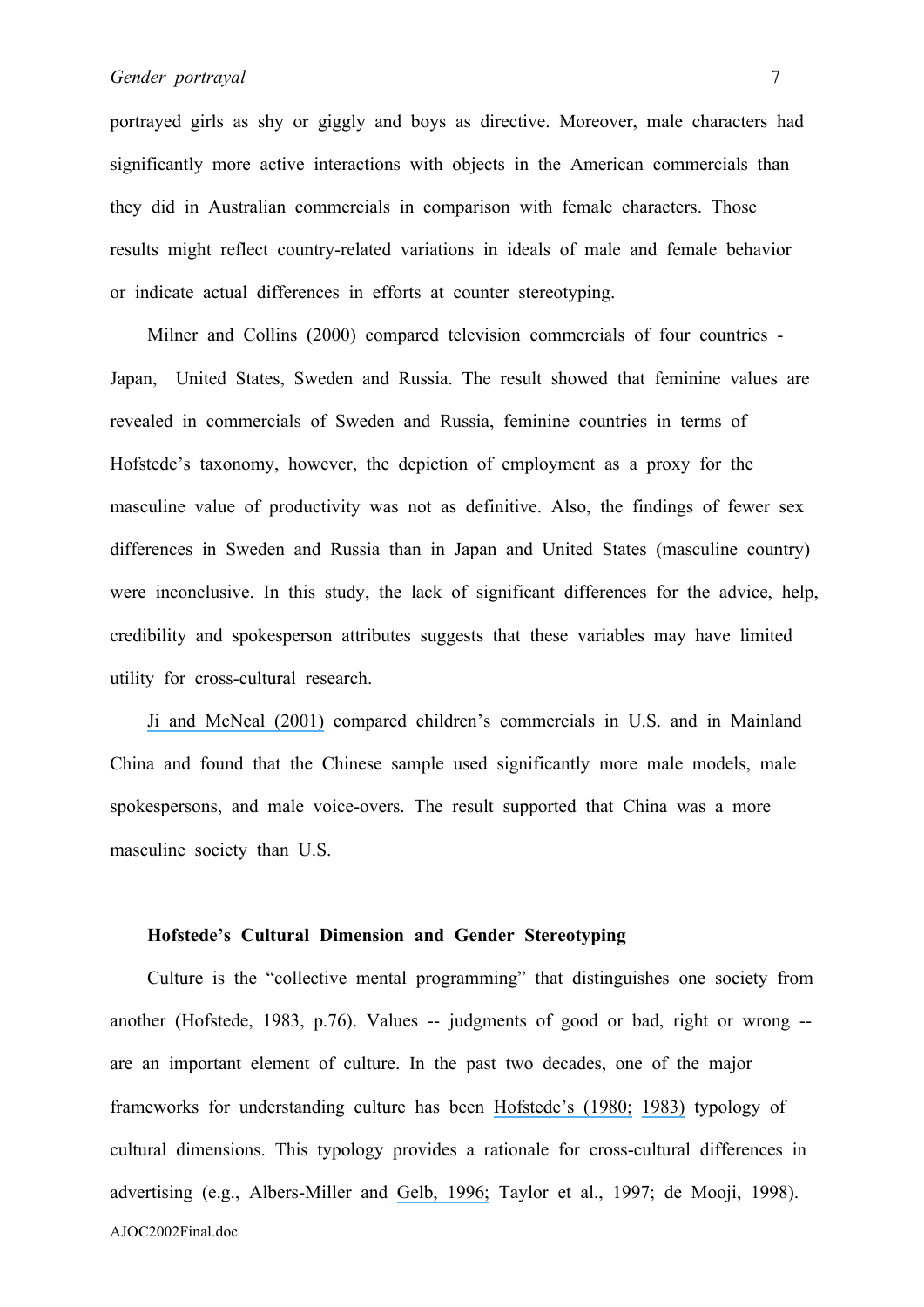Hofstede's original work described four cultural dimensions: individualism/collectivism, power distance, uncertainty avoidance and masculinity/femininity and later included long-term/short-term orientation (Hofstede, 1991).

Among the five cultural dimensions, the masculinity/femininity dimension distinguishes between cultures that emphasize stereotypical "masculine" traits, such as assertiveness, dominance and material success, and cultures that emphasize "feminine" traits, such as a concern for relationships and the quality of life. Within cultures, men have more masculine values on average and women have more feminine values, with the differences between the sexes being greater in masculine countries than in feminine countries (Hofstede, 1991). Femininity is distinct from both feminism and collectivism (Hofstede, 1998). Feminism involves gender roles at work and in the home, and maybe a social force in masculine as well as feminine cultures. Collectivism deals with group ties, whereas femininity applies to relationship enhancement regardless of group membership.

 Masculinity stands for a preference in society for achievement, heroism, assertiveness, and material success. Its opposite, Femininity, stands for a preference for relationships, modesty, caring for the weak, and the quality of life. The fundamental issue addressed by this dimension is the way in which a society allocates social (as opposed to biological) roles to the sexes.

AJOC2002Final.doc Some societies strive for maximum social differentiation between the sexes. The norm is that men are given the more outgoing, assertive roles and women the caring, nurturing roles. Other societies strive for minimal social differentiation between the sexes. This means that some women can take assertive roles if they want but especially that some men can take relationship-oriented, modest, caring roles if they want to. The minimum-social-differentiation societies in comparison with their opposite, the maximum-social- differentiation societies, will permeate their institutions with a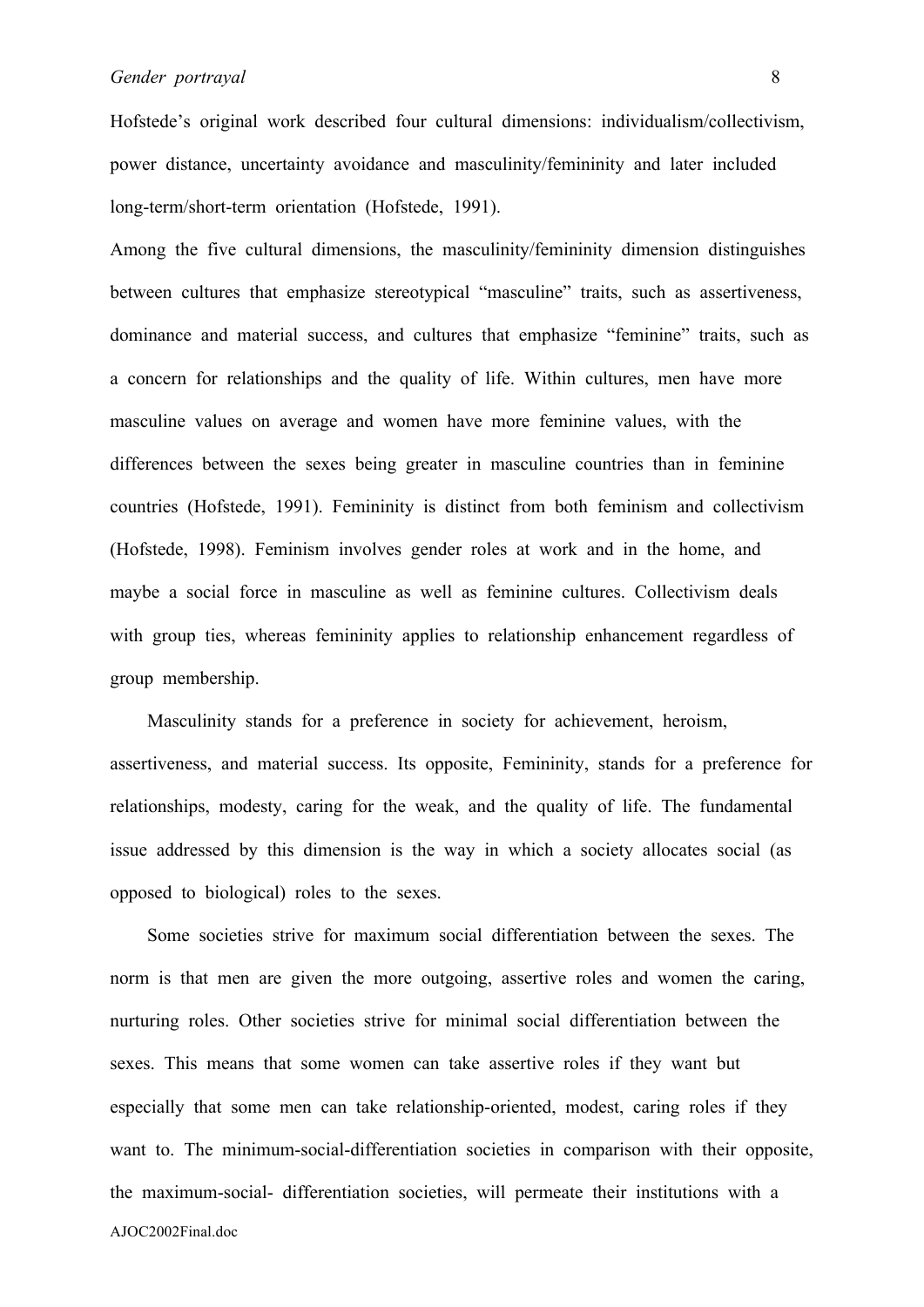care, quality-of-life oriented mentality. Such societies become "welfare societies" in which caring for all members, even the weakest, is an important goal for men as well as women ([Hofstede, 1983](https://www.researchgate.net/publication/275714552_National_Cultures_in_Four_Dimensions?el=1_x_8&enrichId=rgreq-21f3488f6d9c24cf826ed6bebaae5ef2-XXX&enrichSource=Y292ZXJQYWdlOzIzMzA1NjY0OTtBUzo0NDM4ODYwNzkzNTI4MzJAMTQ4Mjg0MjA5NjQyNw==)).

 This dimension , as de Mooij (1998) notes, discriminates between cultures particularly with respect to values related to winning, success, and status, which are much used in advertising appeals. For advertising and branding, this dimension can be used to distinguish important cultural differences with respect to values and motivations like achievement, accomplishment, and success (de Mooij 1998, p.82).

 Milner and Collins (1998) suggest that gender of a nation may be superior to gender of the depicted character in predicting gender role portrayals in television advertisements, therefore, proposed this dimension as likely to discriminate among countries in regard to gender role portrayal in television advertising. They (2000) presented the first major systematic examination of television commercials from a range of countries that Hofstede designed as masculine and feminine - two masculine countries (Japan and United States) and two feminine countries (Sweden and Russia). They found that a country's gender as ranked on Hofstede's Masculinity continuum can be linked to depictions of relationships for both male and female characters. The findings support Hofstede's claim that feminine societies exemplify a cultural preference for relationships for both genders, thus, cross-cultural gender role portrayals of relationships can be predicted. However, the depiction of employment as a proxy for the masculine value of productivity was not as definitive. Also, the findings for the hypothesis of fewer sex differences in feminine countries than in masculine countries were inconclusive.

#### **Hypotheses**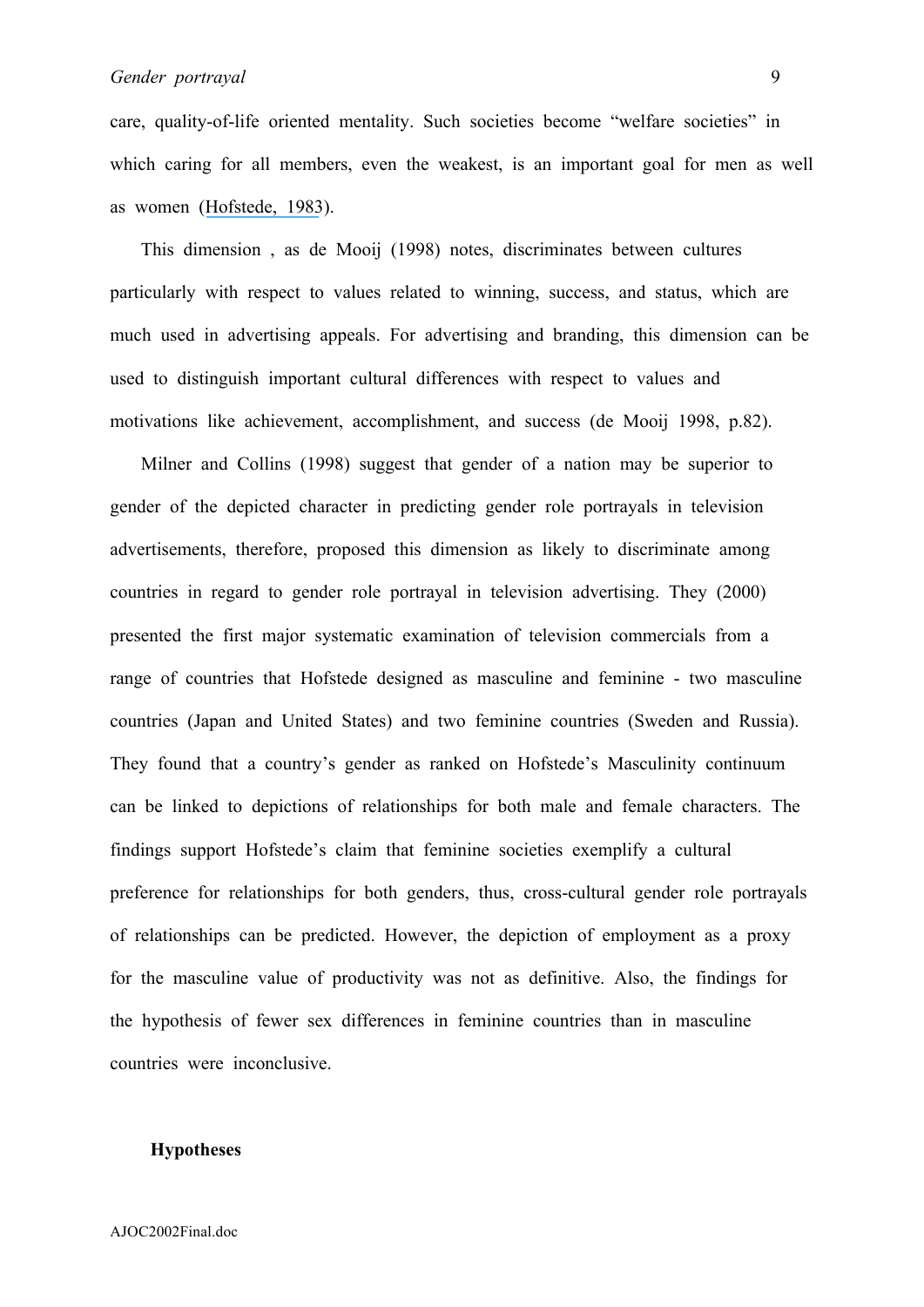The current study attempts to answer a broad research question 'How does the gender portrayal differ in children's commercials in Hong Kong and Korea?'

 In previous research, Hofstede's Masculinity Index provides a framework for gender role depictions. The first essential element in Hofstede's masculinity dimension is the preference for masculine or feminine values in a culture: for whereas masculine societies strive for material success, achievement and productivity, feminine societies value relationships. Research shows that themes related to these values appear in advertisements ([Albers-Miller, 1996](https://www.researchgate.net/publication/233894861_Business_Advertising_Appeals_as_a_Mirror_of_Cultural_Dimensions_A_Study_of_Eleven_Countries?el=1_x_8&enrichId=rgreq-21f3488f6d9c24cf826ed6bebaae5ef2-XXX&enrichSource=Y292ZXJQYWdlOzIzMzA1NjY0OTtBUzo0NDM4ODYwNzkzNTI4MzJAMTQ4Mjg0MjA5NjQyNw==); Albers-Miller and Gelb, 1996; Milner and Collins 1998), thus, advertisements in feminine countries are predicted to feature more relationship themes for male and female characters whereas advertisements in masculine countries are predicted to feature productivity themes prominently for both sexes. The second element is gender differentiation. Masculine countries are more likely to embrace sharp distinction between the roles of men and women, whereas feminine ones are not, thus, it can be predicted there will be more significant sex-role differences between male and female characters in masculine countries than in feminine countries ([Milner and Collins, 2000](https://www.researchgate.net/publication/233894676_Sex-Role_Portrayals_and_the_Gender_of_Nations?el=1_x_8&enrichId=rgreq-21f3488f6d9c24cf826ed6bebaae5ef2-XXX&enrichSource=Y292ZXJQYWdlOzIzMzA1NjY0OTtBUzo0NDM4ODYwNzkzNTI4MzJAMTQ4Mjg0MjA5NjQyNw==)). Therefore, the following three hypotheses are proposed:

H1: Characters in commercials are more likely to be portrayed in relationships with others in Korea (feminine society) than in Hong Kong (masculine society). H2: Characters are more likely to be portrayed in work situations in Hong Kong than in Korea.

H3: There will be more sex-role differences between male and female characters in Hong Kong than in Korea.

#### **Methods**

#### **Sample**

AJOC2002Final.doc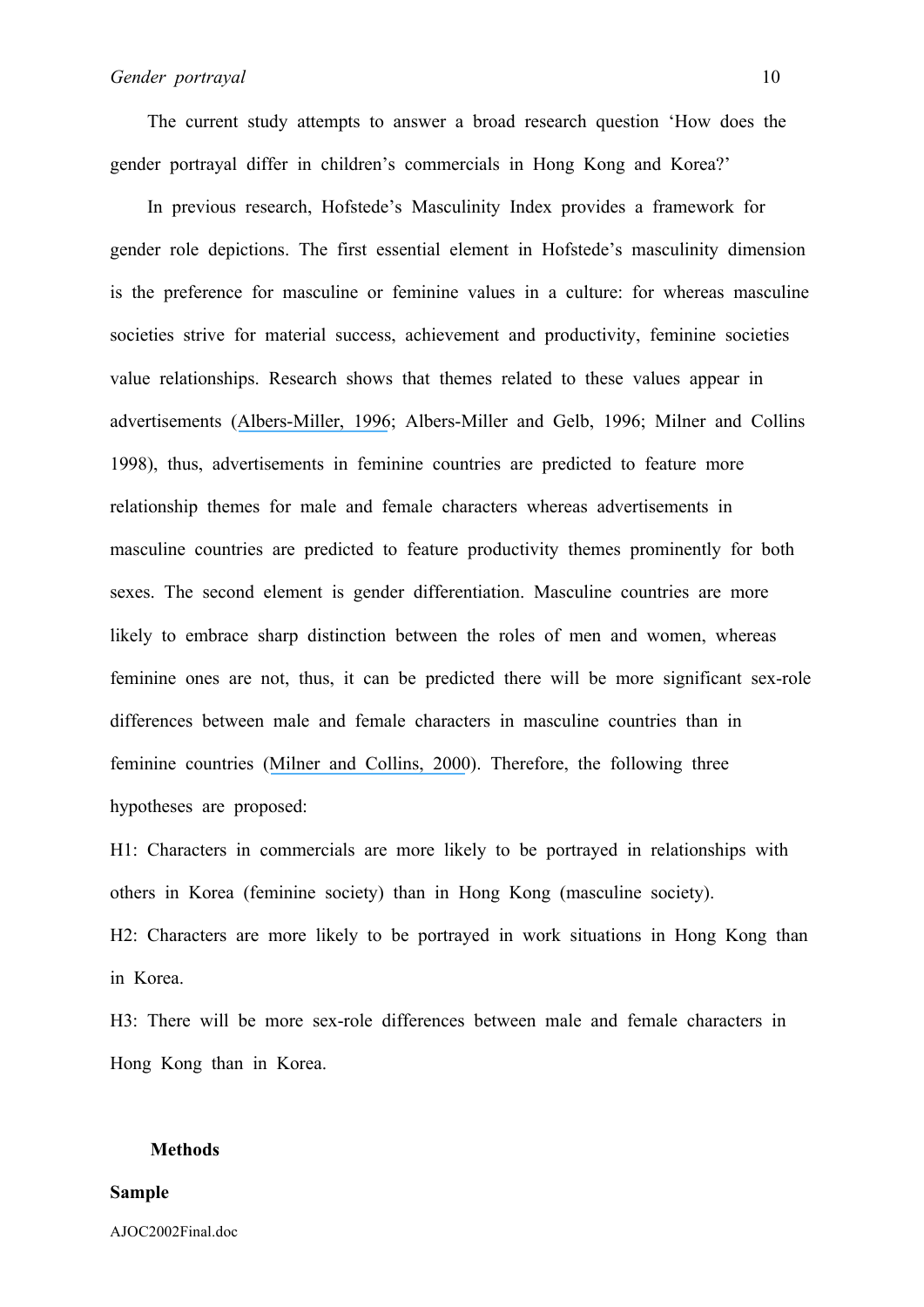The Hong Kong sample was obtained from taping of commercials of forty hours of children's programming broadcast on the two free-to-air Chinese-language terrestrial channels (i.e. TVB-Jade, and ATV-home) in Hong Kong during three weeks in June, July and August 2001. Cable TV was excluded as its advertising volume was still low. Children's programs were mainly shown on Saturday and Sunday mornings, and weekday afternoons. These programs included imported cartoon series and local children variety shows. According to the AC Nielsen's weekly TV rating report (AC Nielsen, 2001), children aged 4 to 14 comprised a substantial portion of viewers during the selected program hours. The Korean sample was obtained from the commercials of children's programming broadcast on the three major television channels (KBS2, MBC, SBS) in June 2001. Children programs were mainly shown during weekday afternoons (from 4:00 to 7:00p.m.) and on Saturday and Sunday mornings. The programs included local and imported cartoon series and local dramas and variety shows. Korean children spend substantial time in television viewing and elementary school children watch television for 2 hours and 37 minutes everyday (Kim, 2000).

 Duplicated commercials were not included in order to eliminate the bias from broadcast frequency of commercials. Public services announcements, station identification and promotional messages were excluded. Commercials for products that the prime purchasers and users were adults were also eliminated from the analysis. These included real estate, financial services, electrical appliances, cosmetics, and automobile commercials.

#### **Coding**

AJOC2002Final.doc There were two levels of analysis of gender portrayal: the first level was based on individual commercial, and the second level was based on the central figure within each commercial. A central character refers to a child, adult, or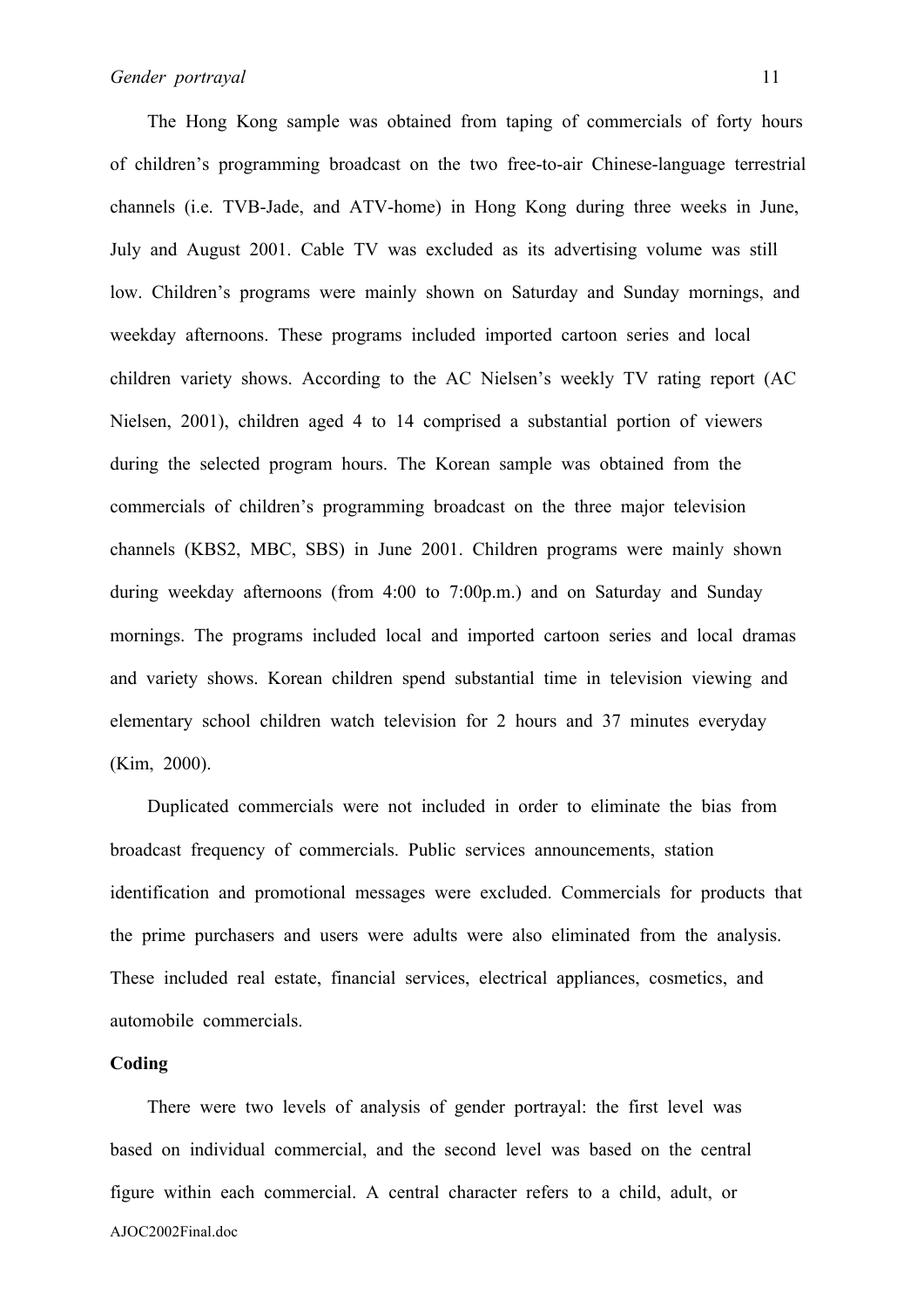cartoon human character appearing the longest time or talking the most in the ad. There could be none or more than one. In the current study, at most two central characters were coded. For each commercial, seven variables including product category, product user, sex of the voice-over, music, presence of central characters, setting and reward were coded. For each central character, seven variables including character type, sex, age, role, employment status, activity, and whether he or she was a spokesperson were coded. The description of variables is shown in Table 1.

 Roles can also be recoded into two categories, relationship (i.e. friends, son/daughter, brother/sister, parent, teacher, student) or independent (i.e., celebrity, narrator and others) according to Gilly (1988) and Milner and Collins (2000).

 Two pairs of trained coders coded a sample of 345 television commercials, 147 from Hong Kong and 198 from Korea. A Chinese female and a Chinese male university graduate coded the Hong Kong sample independently. Two Korean female graduate assistants coded the Korean sample. They coded all commercials and characters together. Cases in which the coders did not come to agreements were dropped. The inter-coder reliability for each variable was determined as the percentage of agreement between the pair of judges. Discrepancies among coders were settled by the decision of the authors. The intercoder reliability using Perreault and Leigh's (1989) measure was employed as it took care of the number of categories and the observed frequency. They are shown in Table 1. All variables in the Hong Kong sample and the Korean sample exceeded the critical level of 0.80, as suggested by Perreault and Leigh's (1989).

#### [INSERT TABLE 1 ABOUT HERE]

#### **Results**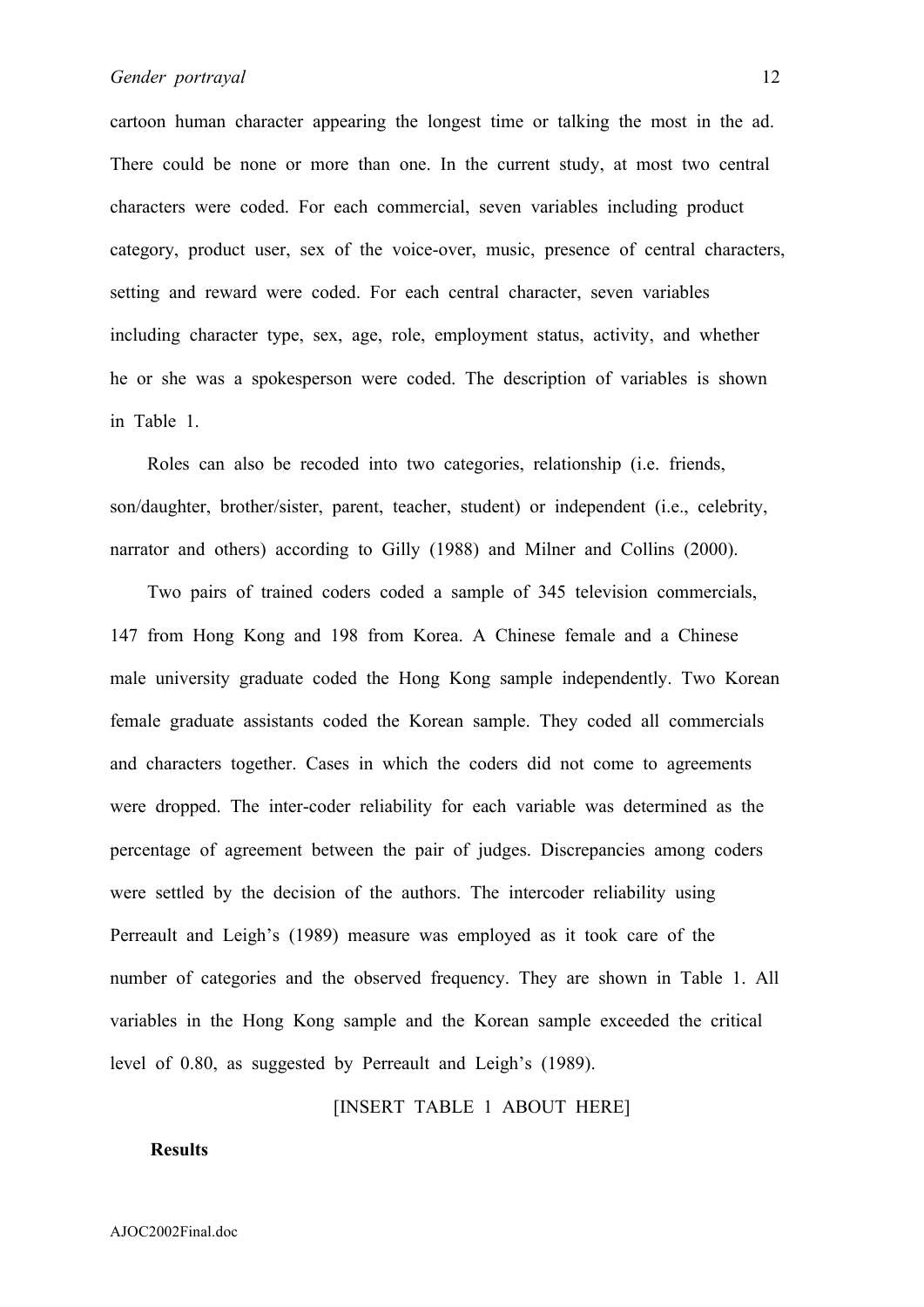Table 2 shows the characteristics of the commercials by society. The Hong Kong sample contained mostly commercials of snack food, toys, medicine and personal goods. The Korean sample contained mostly commercials of snack food, drinks and toys. Result of the Chi-square test  $(df=8, p<0.001)$  indicated that there was significant difference in product profiles of the two samples. Product user had no significant difference between the two samples. Most of the advertised products in both societies were used by both males and females. There was significant difference in the presence of central characters between the two samples (Chi-square statistics=12.2,  $df=3$ ,  $p<0.0001$ ). The Hong Kong sample contained a higher proportion of commercials without central character than the Korean sample. The two samples had no significant difference in the type of music used. Most of the commercials in both societies used upbeat music background. There was significant difference in the sex of the voice-over between the two samples (Chi-square statistics=13.0, df=3, p<0.005). While male voice-over was most frequently used in both samples, the Korean sample had a higher proportion of female voice-overs than the Hong Kong sample. There was significant difference in the setting between the two samples (Chi-square statistics=11.7,  $df=5$ ,  $p<0.05$ ). Fantasy or animation settings were the most frequently used settings in both samples. The Korean sample had a higher proportion of other indoor commercials. There was also significant difference in the reward between the two samples (Chi-square statistics=60.7, df=5,  $p<0.0001$ ). Pleasure was the most frequently used reward in both samples. The Hong Kong sample had a higher proportion of commercials using the practical reward, while the Korean sample had a higher proportion of commercials using the social-enhancement reward.

### [INSERT TABLE 2 ABOUT HERE]

AJOC2002Final.doc Altogether 372 central characters, 147 from Hong Kong and 225 from Korea, were coded. Table 3 shows the characteristics of the central characters by society.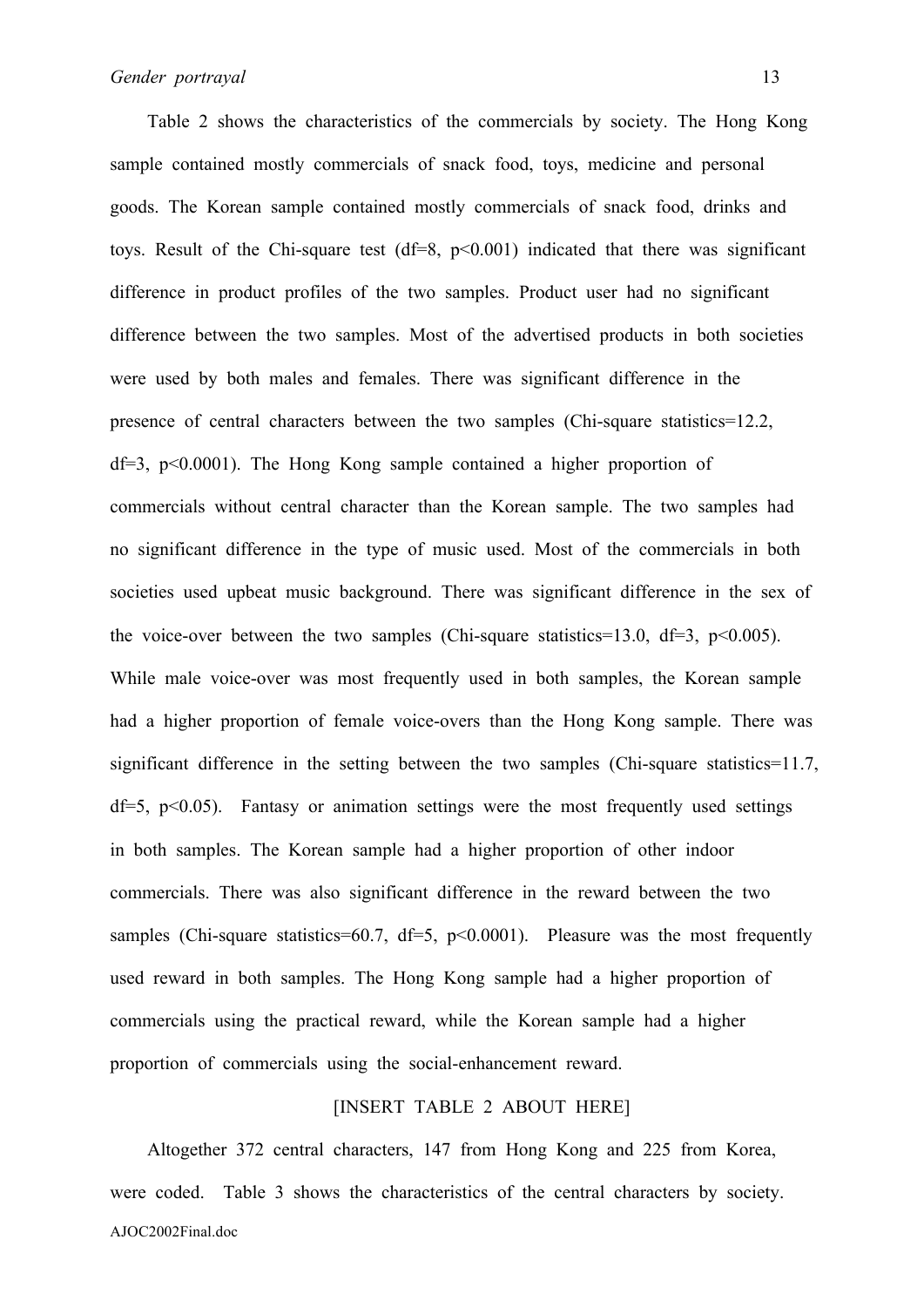There was no significant difference in the distribution of sex of the central characters between two samples (Chi-square statistics=1.3, df=1, N.S.).

 There was significant difference in the role portrayal between the two samples (Chi-square statistics=48.2,  $df=8$ ,  $p<0.0001$ ). Friend was the role most frequently used in both samples. The Korean sample of central characters had a higher proportion of celebrity roles. The Hong Kong sample had a higher proportion of brother/sister roles and narrator roles. The brother/sister roles were not used in the Korean sample. Sixty-one percent of the central characters were portrayed in relationship roles in both samples. The distribution of recoded role showed no significant difference between the Hong Kong sample and the Korean sample . Characters in commercials were as equally likely to be portrayed in relationship with others in Hong Kong (masculine society) and in Korea (feminine society). As a result, H1 was rejected.

 Central characters in both samples were mostly shown in non-working roles. There was no significant difference in the employment status of the central characters in Hong Kong and Korea. As a result, H2 was rejected.

### [INSERT TABLE 3 ABOUT HERE]

 Altogether there were 189 male central characters (80 from Hong Kong and 109 from Korea) and 183 female central characters (67 from Hong Kong and 116 from Korea). Table 4 shows the characteristics of the male and female characters for the Hong Kong and the Korean samples. Chi-square statistics and significant levels are reported for each table when it is significant at 0.05 level.

AJOC2002Final.doc Chi-square tests indicated that there was no significant difference in the roles, recoded roles, employment and presenting as spokesperson of male and female central characters in both samples. There was significant difference in the activities of male and female characters in the Korean sample, but not in the Hong Kong sample. Korean male characters were more likely to be active while Korean female characters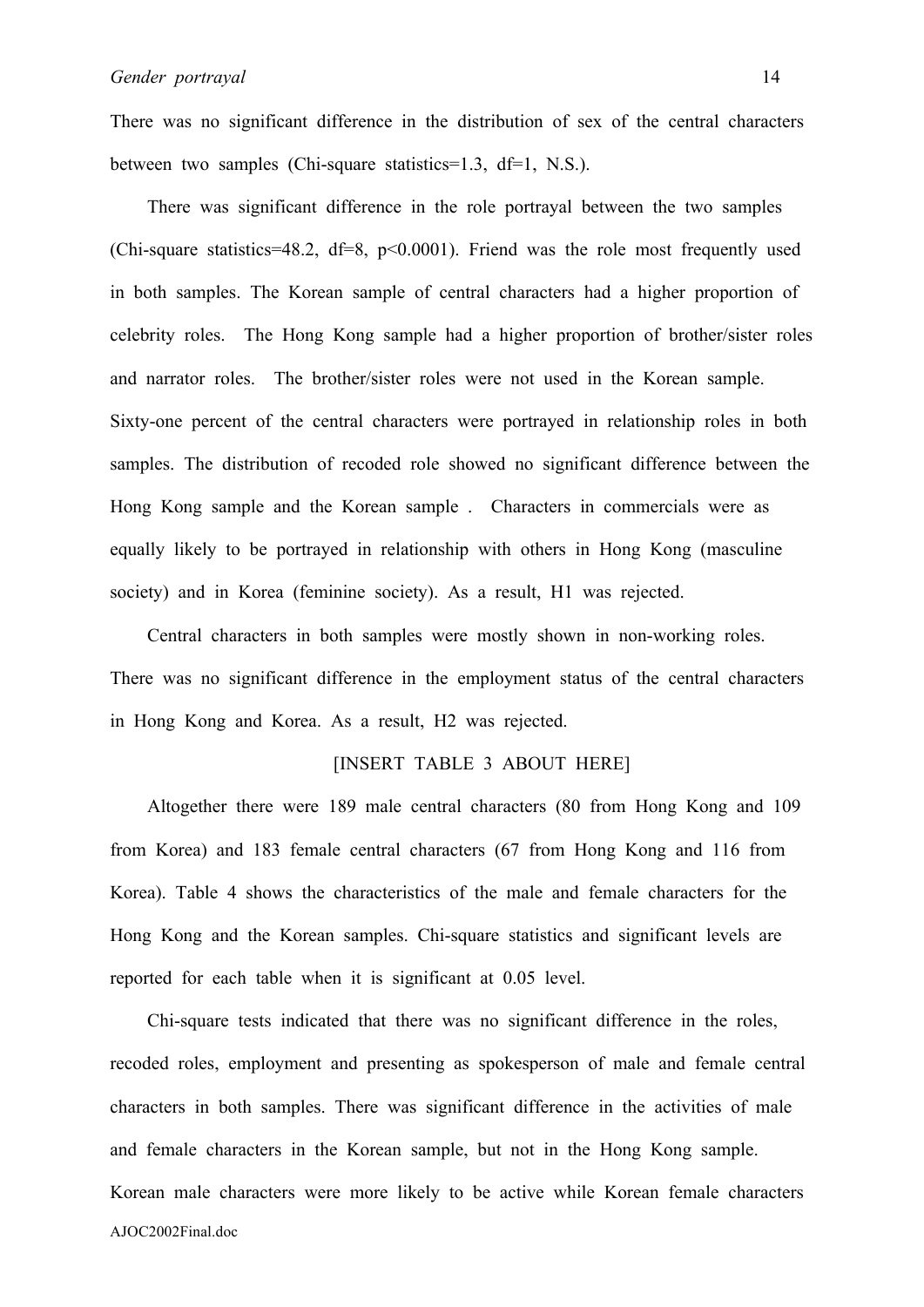were more likely to be inactive. The Hong Kong sample did not showed a greater sex-role difference between male and female central characters. As a result, H3 was rejected.

### [INSERT TABLE 4 ABOUT HERE]

#### **Discussion and Conclusion**

 The objective of this study is to examine the influence of a culture's masculinity/femininity dimension on the gender portrayal in children's television commercials. All the three hypotheses were rejected by the results reported. Contrary to what is expected, Hong Kong (masculine society) did not exhibit less relationship roles and more sex-roles differences between male and female characters.

 [Milner and Collins \(2000\)](https://www.researchgate.net/publication/233894676_Sex-Role_Portrayals_and_the_Gender_of_Nations?el=1_x_8&enrichId=rgreq-21f3488f6d9c24cf826ed6bebaae5ef2-XXX&enrichSource=Y292ZXJQYWdlOzIzMzA1NjY0OTtBUzo0NDM4ODYwNzkzNTI4MzJAMTQ4Mjg0MjA5NjQyNw==) found a strong evidence that supports the notion that a country's "gender" as ranked on Hofstede's Masculinity continuum, can be linked to depictions of relationships for both male and female characters in adults' commercials. Our study of children's commercials however shows that a country's "gender" failed to predict the gender role portrayals of relationships. Although literature suggests that Hong Kong culture differs clearly from Korean culture, it was not reflected in the gender portrayal in children's television commercials.

AJOC2002Final.doc One explanation for the deviation is the standardization of advertising strategy in the Asian Market. It is observed that more and more homogeneous cross-cultural groups with similar needs, which can be approached in the same way in Asian countries. Especially younger generations become much closer to each other in terms of aspirations and needs. Their usage of international or global brands encourages multinational corporations to view Asian countries as a single regional market. The multinational corporations tend to create a unified message that can appeal to a broad diversity of Asian consumers in order to maintain a uniform image ([Tai, 1997](https://www.researchgate.net/publication/229908679_Advertising_in_Asia_Localize_or_Regionalize?el=1_x_8&enrichId=rgreq-21f3488f6d9c24cf826ed6bebaae5ef2-XXX&enrichSource=Y292ZXJQYWdlOzIzMzA1NjY0OTtBUzo0NDM4ODYwNzkzNTI4MzJAMTQ4Mjg0MjA5NjQyNw==)). Hong Kong and Korea are in the same region and many international advertisers are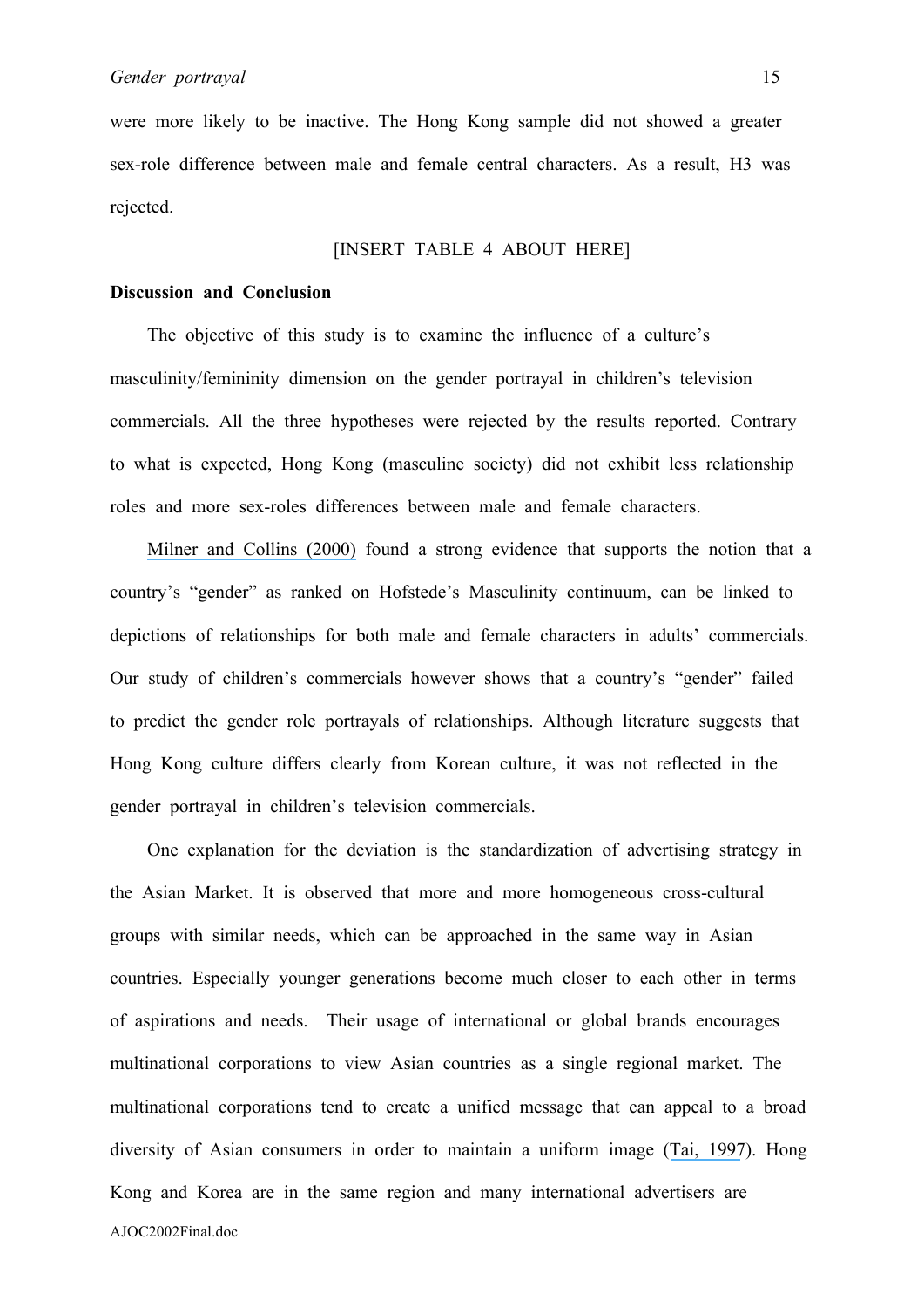increasingly adopting similar executions with regionalization of advertising strategy. This may explain the lack of difference in gender portrayals in advertising in both countries.

 Another explanation is the heavy use of celebrity endorsement in children's commercials in Korea. One of the characteristics of Korean advertising is (over)use of celebrity. Celebrities not only behave as endorsers, but also appear as product model or spokesperson. Celebrity appearances in television commercials include famous actors, singers, sports stars, comedians, or so-called entertainers. This phenomenon is not limited to adult advertising. Large numbers of celebrity also appear as model or spokesperson in children advertising and the result of this study confirmed this fact.

Many of the celebrity in entertainment world are young aspiring models and many of these young people start their careers by appearing in advertising, where they gain a lot of exposure and become well known and popular among the public (one informal recent survey said the most favorite occupation of Korean youngsters is entertainer). In many cases, they are regarded as celebrities, but not much authoritative. Rather they are called 'Big model' that get paid much more than professional models.

One might argue that current portrayals mirror social norms and reflect the interests of target market, but changes in actual roles occupied by men and women in both countries make that argument increasingly less compelling ([Browne, 1998](https://www.researchgate.net/publication/261624671_Gender_Stereotypes_in_Advertising_on_Children)). Korean society is changing apparently in terms of women's issues and rights. It has more interest groups for women and more women's participation in workplace and social groups. In addition, sex discrimination and sexual harassment issues covered in mass media and court system may help explain those changes**.** Therefore, relatively recent attention to women's issues in Korea may create greater sensitivity to the issue of stereotyping in advertising, thus, commercials on Korean television contain lower levels of stereotyping.

AJOC2002Final.doc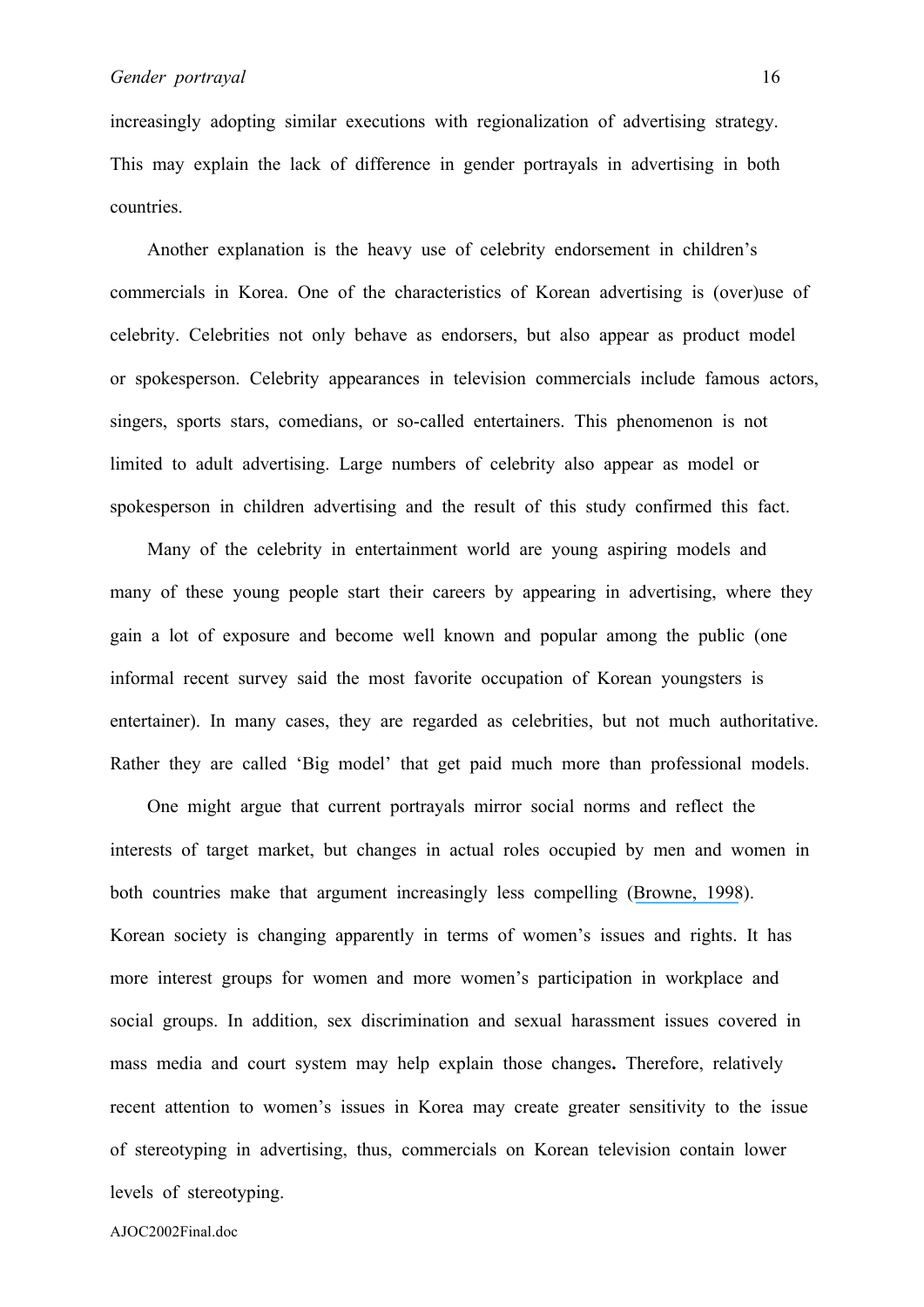Despite similarities in gender stereotyping between countries, Korean commercials tended to contain more nearly equal proportions in male-to-female proportions, Hong Kong commercials tended to show more equal male-to-female proportions in activity. Those results might reflect country-related variations in ideals of male and female behavior or indicate actual differences in efforts at counter-stereotyping. Differences in levels of interest in the content of children's television, advertising codes of ethics pertaining to children's programming, and women's movement activity are possible explanations that warrant further research attention.

 Previous research showed that the depiction of employment as a proxy for the masculine value of productivity was not definitive and the hypothesis of fewer sex differences in feminine countries than in masculine countries were inconclusive ([Milner](https://www.researchgate.net/publication/233894676_Sex-Role_Portrayals_and_the_Gender_of_Nations?el=1_x_8&enrichId=rgreq-21f3488f6d9c24cf826ed6bebaae5ef2-XXX&enrichSource=Y292ZXJQYWdlOzIzMzA1NjY0OTtBUzo0NDM4ODYwNzkzNTI4MzJAMTQ4Mjg0MjA5NjQyNw==) [and Collins, 2000](https://www.researchgate.net/publication/233894676_Sex-Role_Portrayals_and_the_Gender_of_Nations?el=1_x_8&enrichId=rgreq-21f3488f6d9c24cf826ed6bebaae5ef2-XXX&enrichSource=Y292ZXJQYWdlOzIzMzA1NjY0OTtBUzo0NDM4ODYwNzkzNTI4MzJAMTQ4Mjg0MjA5NjQyNw==)). In the current study, a majority of central characters were not in employed condition in both samples. As children are not familiar with work, advertisers seldom feature employers and employees in the commercials. This was consistent with previous studies that both sexes are not featured in employment settings at all (see Dominick and Rauch, 1972; Schneider and Schneider, 1979; [Gilly,](https://www.researchgate.net/publication/233894731_Sex_Roles_in_Advertising_A_Comparison_of_Television_Advertisements_in_Australia_Mexico_and_the_United_States?el=1_x_8&enrichId=rgreq-21f3488f6d9c24cf826ed6bebaae5ef2-XXX&enrichSource=Y292ZXJQYWdlOzIzMzA1NjY0OTtBUzo0NDM4ODYwNzkzNTI4MzJAMTQ4Mjg0MjA5NjQyNw==) [1988;](https://www.researchgate.net/publication/233894731_Sex_Roles_in_Advertising_A_Comparison_of_Television_Advertisements_in_Australia_Mexico_and_the_United_States?el=1_x_8&enrichId=rgreq-21f3488f6d9c24cf826ed6bebaae5ef2-XXX&enrichSource=Y292ZXJQYWdlOzIzMzA1NjY0OTtBUzo0NDM4ODYwNzkzNTI4MzJAMTQ4Mjg0MjA5NjQyNw==) Wiles et al., 1995). The rationale is offered by Andren et al. (1978) that advertising would seldom refer to working life because consumer identify life with leisure and not work. The lack of significant difference for the spokesperson attribute suggests that this variable may have limited utility for cross-cultural research.

AJOC2002Final.doc While there are arguments that a regional approach is inappropriate due to different consumer tastes and requirements among the Asian countries, there is a growing sign of the regionalization of advertising strategy ([Tai, 1997](https://www.researchgate.net/publication/229908679_Advertising_in_Asia_Localize_or_Regionalize?el=1_x_8&enrichId=rgreq-21f3488f6d9c24cf826ed6bebaae5ef2-XXX&enrichSource=Y292ZXJQYWdlOzIzMzA1NjY0OTtBUzo0NDM4ODYwNzkzNTI4MzJAMTQ4Mjg0MjA5NjQyNw==)). In this point of view, the findings of the study provide managerial implications for international advertisers to approach youth markets including children in Asian countries as a homogeneous group in terms of gender image in advertising communication.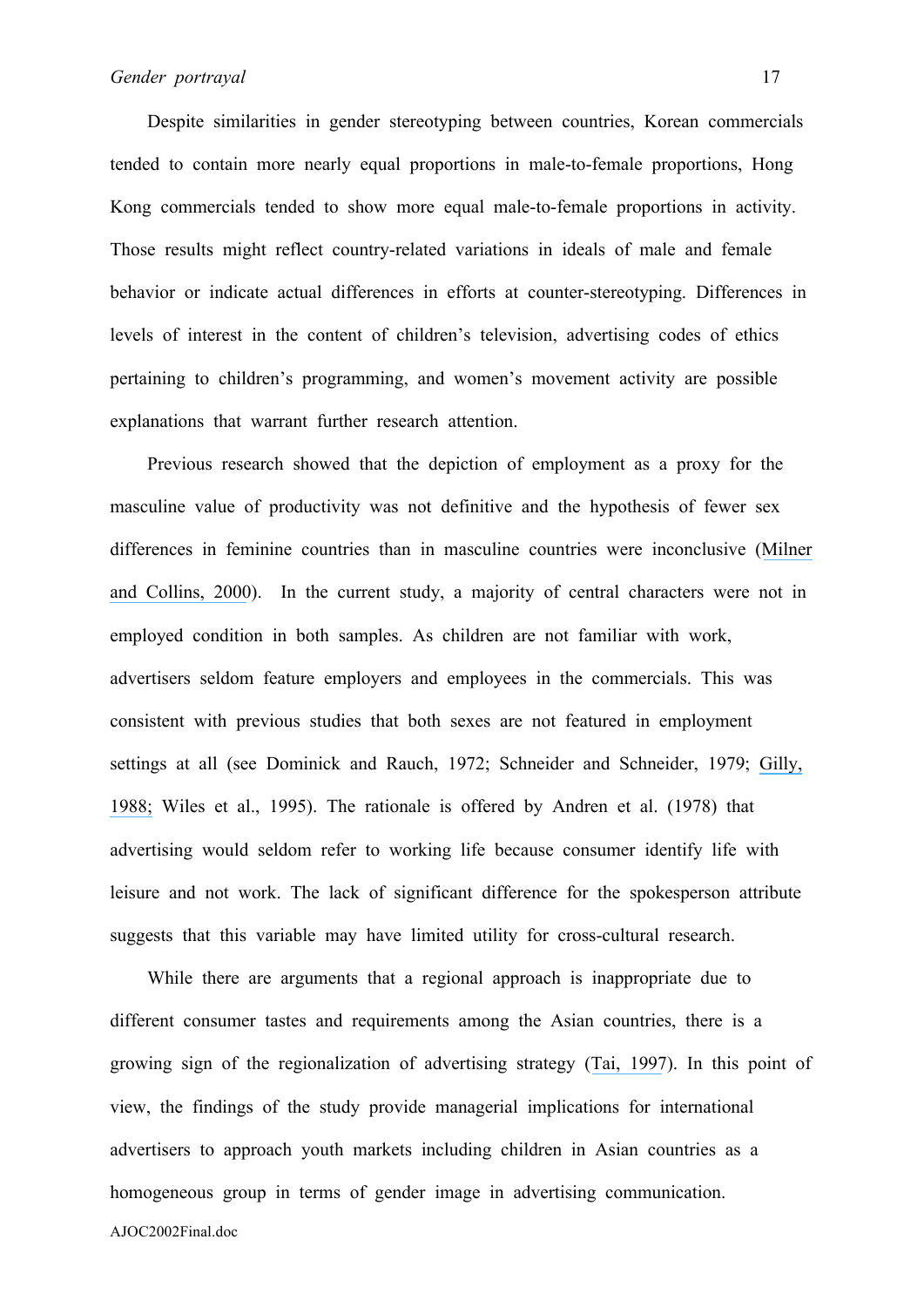In conclusion, the concept of "gender of nations" needs further examination. The idea that countries have a sex-role identity at an aggregate level is put to question. The application of Hofstede to marketing and advertising research is a recent innovation and is subject to trial and error. The current study can be repeated for adults' commercials to see if the set of hypotheses are supported. If so, it will suggest that advertising creative strategies for adults' commercials and children's commercials will be very different in the same country.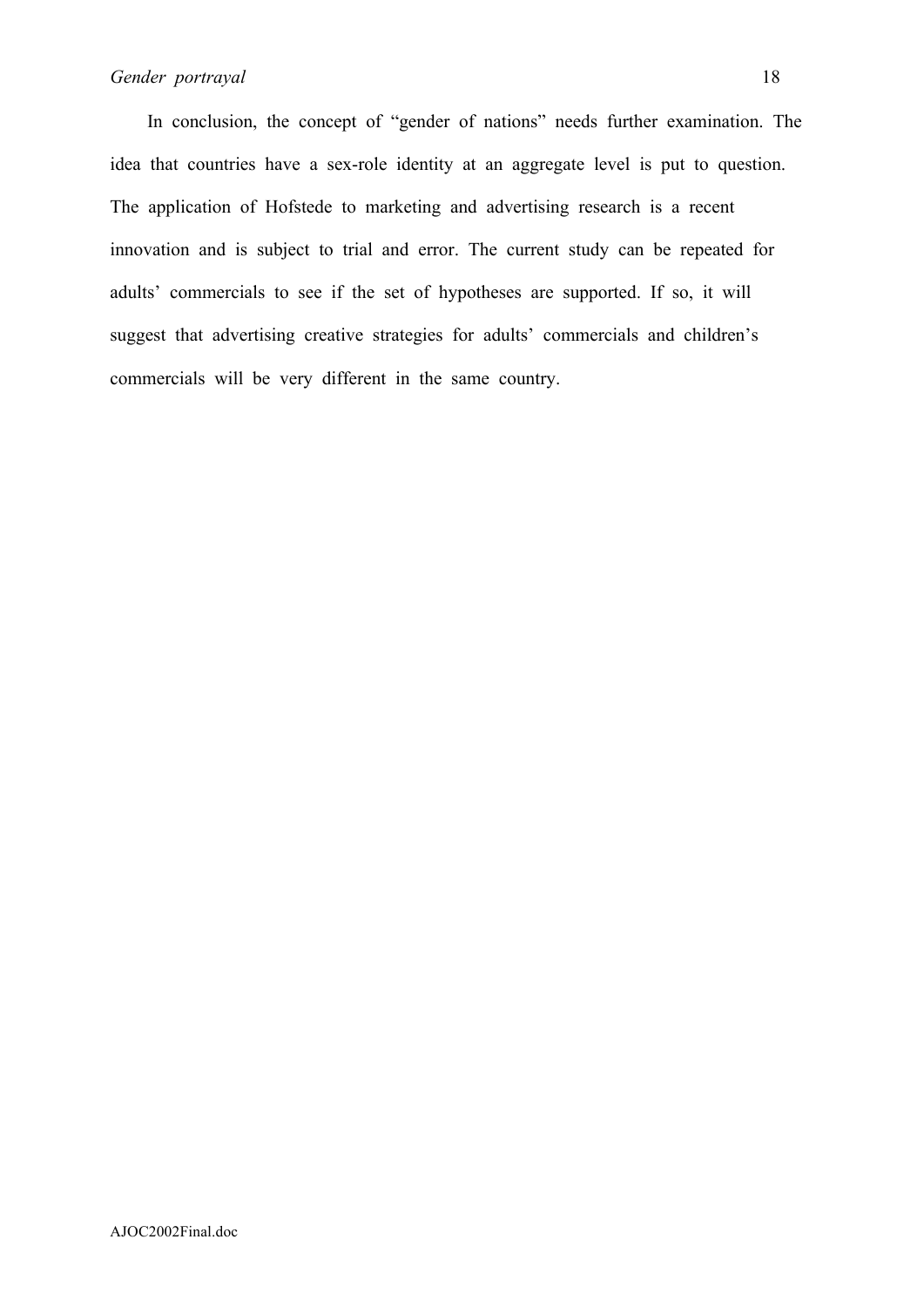Table 1. Description of variables and intercoder reliability

For characteristics of commercials

| Variable                                                                           | Values                                                                                                                                                 | Reliability*<br><b>HK</b> | Reliability*<br>Korea |
|------------------------------------------------------------------------------------|--------------------------------------------------------------------------------------------------------------------------------------------------------|---------------------------|-----------------------|
| Product category                                                                   | toys, character toys,<br>snack/food, drinks, fast<br>food, entertainment,<br>medicine and personal<br>goods, educational tools<br>and services, others | 0.98                      | 1.00                  |
| Product user, who is<br>the product advertised<br>used by primarily                | male, female, both                                                                                                                                     | 0.98                      | 1.00                  |
| voice-over, a voice<br>(or voices) from an<br>unseen source.<br>Excluding jingles. | male, female, both, none                                                                                                                               | 0.91                      | 0.97                  |
| Music                                                                              | None, upbeat, soft,<br>unidentified                                                                                                                    | 0.91                      | 0.97                  |
| Presence of central<br>characters                                                  | Yes, no                                                                                                                                                | 0.95                      | 0.94                  |
| Setting                                                                            | Home, store, other<br>indoor, outdoor, fantasy<br>or animation,<br>unidentified                                                                        | 0.94                      | 0.98                  |
| Reward                                                                             | Self-enhancement, social-<br>enhancement, practical,<br>pleasure, others, none                                                                         | 0.91                      | 0.95                  |

\* Perreault and Leigh's (1998) measure of inter-coder reliability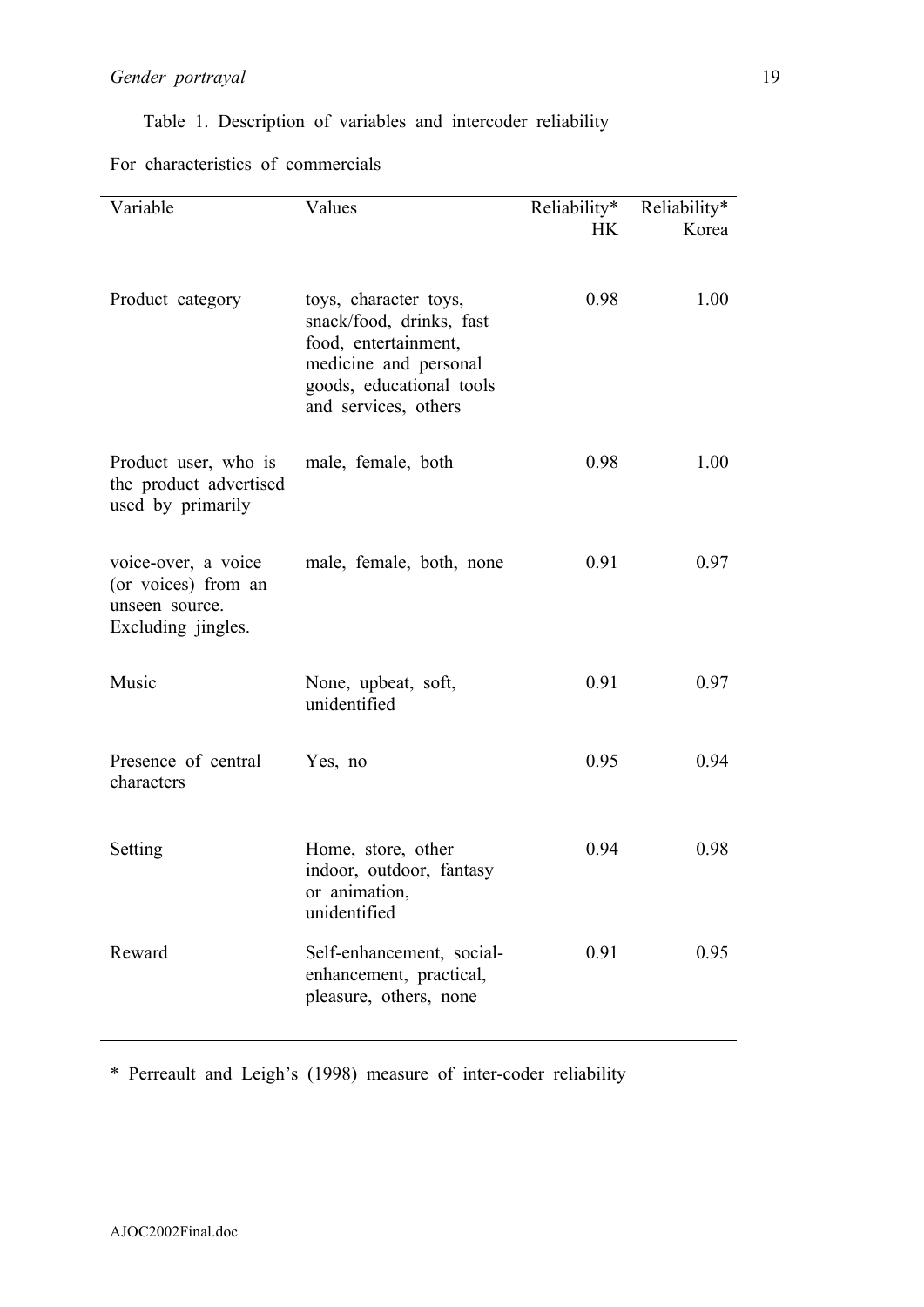| Variable                                                                     | Values                                                                                                                               | Reliability*<br><b>HK</b> | Reliability*<br>Korea |
|------------------------------------------------------------------------------|--------------------------------------------------------------------------------------------------------------------------------------|---------------------------|-----------------------|
| Character type                                                               | Child, cartoon child, adult,<br>cartoon adult                                                                                        | 0.99                      | 1.00                  |
| <b>Sex</b>                                                                   | male, female                                                                                                                         | 1.00                      | 1.00                  |
| Age                                                                          | Under 13, 13-19, 20-35,<br>36-49, 50 and above                                                                                       | 0.99                      | 0.99                  |
| Role                                                                         | Friend, son/daughter,<br>brother/sister, parent,<br>teacher, student, celebrity,<br>narrator, other who are not<br>related to anyone | 0.94                      | 0.96                  |
| Employment,<br>character in a work<br>situation or appears<br>to be employed | Yes, no                                                                                                                              | 1.00                      | 1.00                  |
| Activity                                                                     | Inactive, active, aggressive,<br>dependent, caring and<br>sharing, others                                                            | 0.93                      | 0.97                  |
| Spokesperson                                                                 | Yes, no                                                                                                                              | 0.91                      | 0.88                  |

For characteristics of central characters (up to two for each commercial)

\* Perreault and Leigh's (1998) measure of inter-coder reliability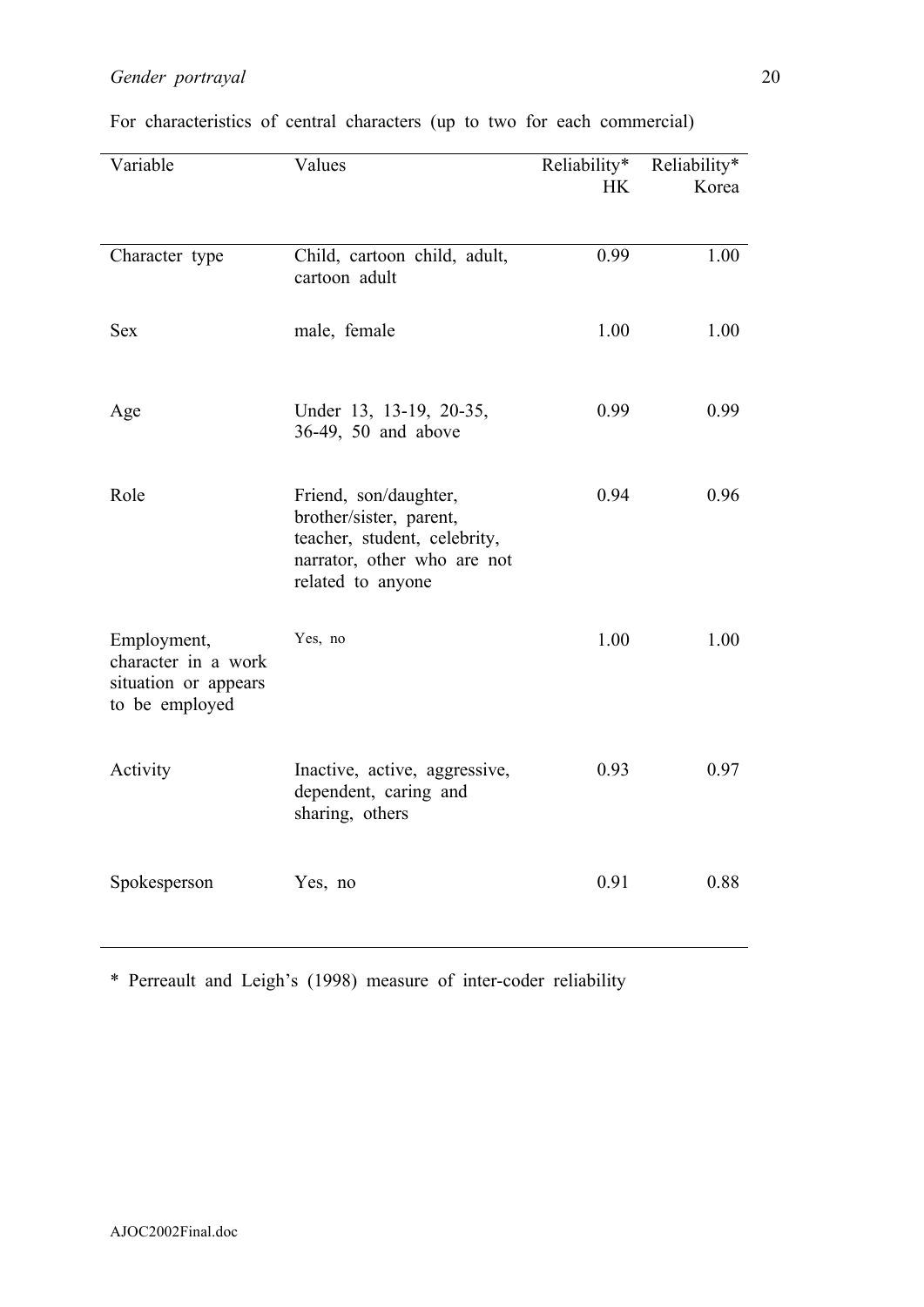|                              |                | Hong              |                | Korea Chi-square     |      |             |
|------------------------------|----------------|-------------------|----------------|----------------------|------|-------------|
|                              |                | Kong<br>$(N=147)$ |                | $(N=198)$ statistics |      | p           |
| Characteristics              | $\mathbf F$    | $\frac{0}{0}$     | ${\bf F}$      | $\frac{0}{0}$        |      |             |
| Product category             |                |                   |                |                      |      | 32.7 0.001  |
| Snack food                   | 50             | 34.0              | 75             | 37.9                 |      |             |
| Drink                        | 14             | 9.5               | 38             | 19.2                 |      |             |
| Toys and character toys      | 21             | 14.3              | 31             | 15.7                 |      |             |
| Fast food                    | $\overline{7}$ | 4.8               | 18             | 9.1                  |      |             |
| Entertainment                | 11             | 7.5               | 15             | 7.6                  |      |             |
| Education tools and services | 13             | 8.8               | 14             | 7.1                  |      |             |
| Medicine and personal goods  | 18             | 12.2              | 3              | 1.5                  |      |             |
| Others                       | 13             | 8.8               | $\overline{4}$ | 2.0                  |      |             |
| Product user                 |                |                   |                |                      | 3.1  | N.S.        |
| Male                         | 15             | 10.2              | 12             | 6.1                  |      |             |
| Female                       | 6              | 4.1               | 14             | 7.1                  |      |             |
| Both                         | 126            | 85.7              | 172            | 86.9                 |      |             |
| Voice-over                   |                |                   |                |                      | 13.0 | 0.005       |
| Male                         | 81             | 55.1              | 82             | 41.4                 |      |             |
| Female                       | 29             | 19.7              | 72             | 36.4                 |      |             |
| Both                         | 9              | 6.1               | 16             | 8.1                  |      |             |
| None                         | 28             | 19.0              | 28             | 14.1                 |      |             |
| Music                        |                |                   |                |                      | 5.8  | n.S.        |
| None                         | 23             | 15.6              | 20             | 10.1                 |      |             |
| Upbeat                       | 83             | 56.5              | 132            | 66.7                 |      |             |
| Soft                         | 35             | 23.8              | 43             | 21.7                 |      |             |
| Unidentified                 | 6              | 4.1               | 3              | 1.5                  |      |             |
| Presence of central          |                |                   |                |                      |      | 12.2 0.0001 |
| characters                   |                |                   |                |                      |      |             |
| Yes<br>N <sub>0</sub>        | 96<br>51       | 65.3<br>34.7      | 162<br>36      | 81.8<br>18.2         |      |             |
|                              |                |                   |                |                      |      |             |
| Setting                      |                |                   |                |                      | 11.7 | 0.05        |
| Fantasy or animation         | 40             | 27.2              | 57             | 28.8                 |      |             |
| Outdoor                      | 27             | 18.4              | 44             | 22.2                 |      |             |
| Other indoor                 | 17             | 11.6              | 37             | 18.7                 |      |             |
| Home                         | 28             | 19.0              | 30             | 15.2                 |      |             |
| Store/restaurant             | $\overline{7}$ | 4.8               | 13             | 6.6                  |      |             |
| Unidentified                 | 28             | 19.0              | 17             | 8.6                  |      |             |
| Reward                       |                |                   |                |                      |      | 60.7 0.0001 |
| None                         | 25             | 17.0              | 54             | 27.3                 |      |             |
| Pleasure                     | 56             | 38.1              | 77             | 38.9                 |      |             |
| Social-enhancement           | 5              | 3.4               | 38             | 19.2                 |      |             |
| Self-enhancement             | 20             | 13.6              | 22             | 11.1                 |      |             |
| Practical                    | 40             | 27.2              | 5              | 2.5                  |      |             |

# Table 2. Characteristics of the commercials by society (N=345)

AJOC2002Final.doc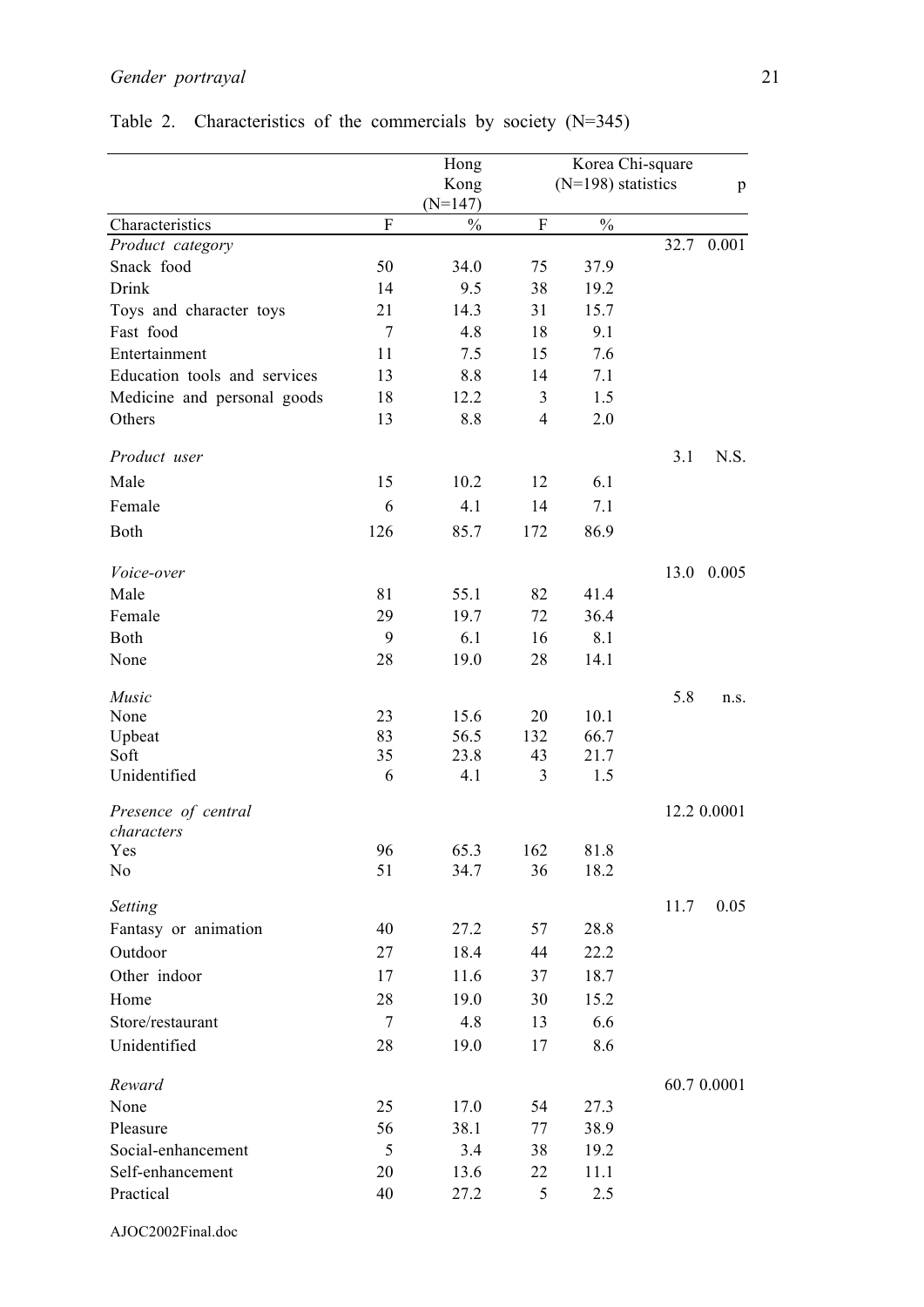| <b>Others</b> |                                                                         |  | $1 \t 07 \t 2 \t 10$ |  |
|---------------|-------------------------------------------------------------------------|--|----------------------|--|
|               | Table 3. Characteristics of the central characters by society $(N=372)$ |  |                      |  |

|                         |                           | Hong Kong     |                  |               | Korea Chi-square |             |
|-------------------------|---------------------------|---------------|------------------|---------------|------------------|-------------|
|                         |                           | $(N=147)$     |                  | $(N=225)$     | statistics       | p           |
| Characteristics         | $\boldsymbol{\mathrm{F}}$ | $\frac{0}{0}$ | ${\bf F}$        | $\frac{0}{0}$ |                  |             |
| Character type          |                           |               |                  |               |                  | 12.1 0.0001 |
| Child (real or cartoon) | 75                        | 51.0          | 74               | 32.9          |                  |             |
| Adult (real or cartoon) | 72                        | 49.0          | 151              | 67.1          |                  |             |
| Sex                     |                           |               |                  |               | 1.3              | n.s.        |
| Male                    | 80                        | 54.4          | 109              | 48.4          |                  |             |
| Female                  | 67                        | 45.6          | 116              | 51.6          |                  |             |
|                         |                           |               |                  |               |                  |             |
| Age                     |                           |               |                  |               | 25.1             |             |
| Under 13                | 61                        | 41.5          | 46               | 20.4          |                  |             |
| 13-19                   | 27                        | 18.4          | 32               | 14.2          |                  |             |
| 20-35                   | 50                        | 34.0          | 125              | 55.6          |                  |             |
| 36-49                   | $\sqrt{ }$                | 4.8           | 15               | 6.7           |                  |             |
| 50 and above            | $\overline{2}$            | 1.4           | $\tau$           | 3.1           |                  |             |
| Role                    |                           |               |                  |               | 48.2             | 0.0001      |
| Friend                  | 42                        | 28.6          | 61               | 27.1          |                  |             |
| Son/daughter            | 14                        | 9.5           | 31               | 9.3           |                  |             |
| Brother/sister          | 14                        | 9.5           | $\boldsymbol{0}$ | 0.0           |                  |             |
| Parent                  | 14                        | 9.5           | 33               | 14.7          |                  |             |
| Teacher                 | $\overline{2}$            | 1.4           | 5                | 2.2           |                  |             |
| Student                 | $\overline{4}$            | 2.7           | 17               | 7.6           |                  |             |
| Celebrity               | 10                        | 6.8           | 46               | 20.4          |                  |             |
| Narrator                | 14                        | 9.5           | 6                | 2.7           |                  |             |
| Other                   | 33                        | 22.4          | 36               | 16.0          |                  |             |
| Role (recoded)          |                           |               |                  |               | 0.004            | n.s.        |
| Relationship            | 90                        | 61.2          | 137              | 60.9          |                  |             |
| Independent             | 57                        | 38.8          | 88               | 39.1          |                  |             |
|                         |                           |               |                  |               |                  |             |
| Employment              |                           |               |                  |               | 0.03             | n.s.        |
| Yes                     | 11                        | 7.5           | 18               | 8.0           |                  |             |
| No                      | 136                       | 92.5          | 207              | 92.0          |                  |             |
| Activity                |                           |               |                  |               | 29.6             | 0.0001      |
| Active                  | 22                        | 15.0          | 73               | 32.4          |                  |             |
| Inactive                | 114                       | 77.6          | 119              | 52.9          |                  |             |
| Aggressive              | $\overline{2}$            | 1.4           | 11               | 4.9           |                  |             |
| Dependent               | 1                         | 0.7           | 11               | 4.9           |                  |             |
| Caring and sharing      | $\overline{4}$            | 2.7           | 9                | 4.0           |                  |             |
| Others                  | $\overline{4}$            | 2.7           | $\overline{2}$   | 0.9           |                  |             |
| Spokesperson<br>Yes     | 35                        | 23.8          | 83               | 36.9          | 7.0              | 0.01        |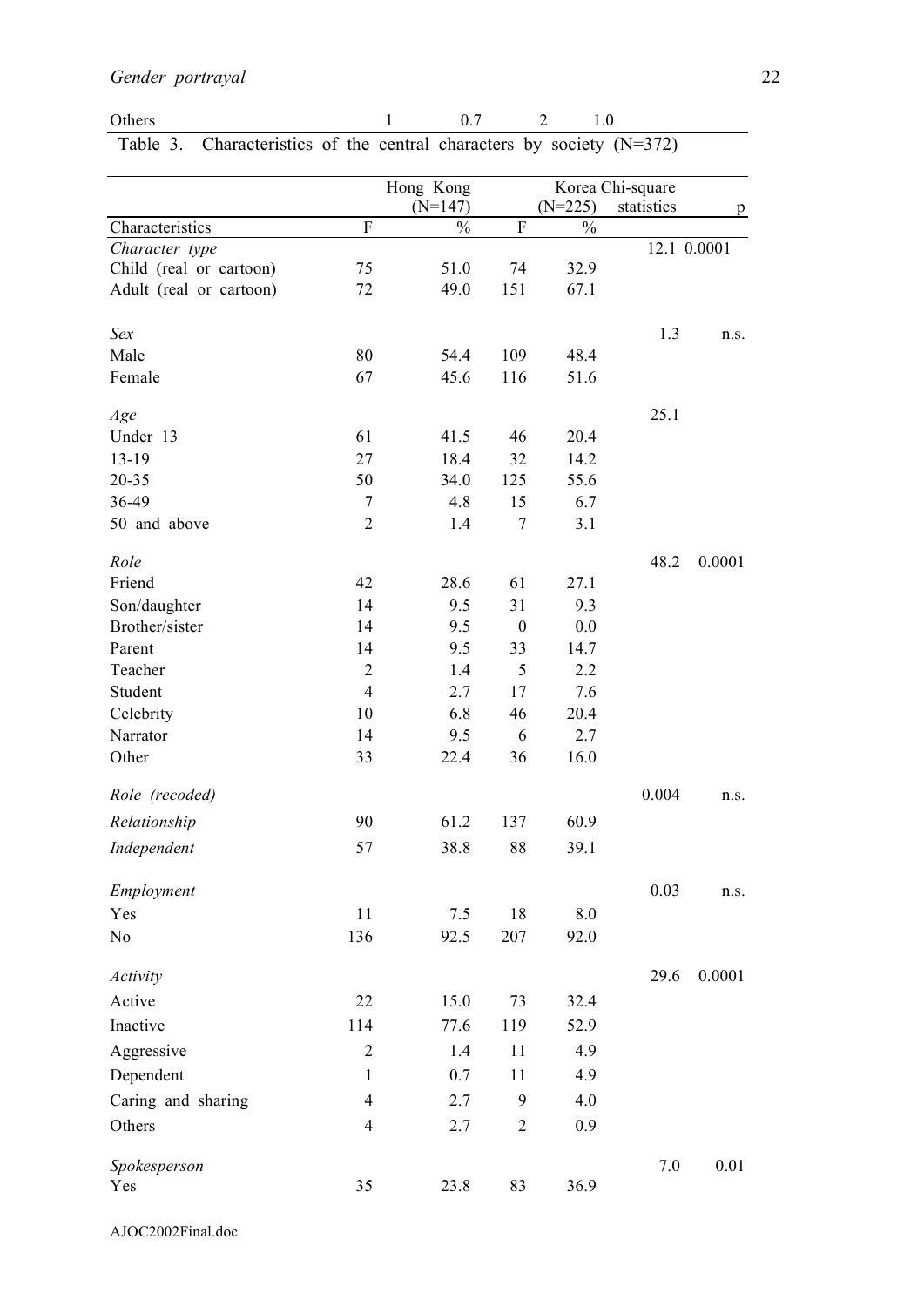| No<br>$\sim$<br>'n<br>╶<br>$\mathbf{v} \cdot \mathbf{v}$<br>◡◡ . ュ<br>.<br>$\sim$ |  |
|-----------------------------------------------------------------------------------|--|
|-----------------------------------------------------------------------------------|--|

 $\sim 10^{11}$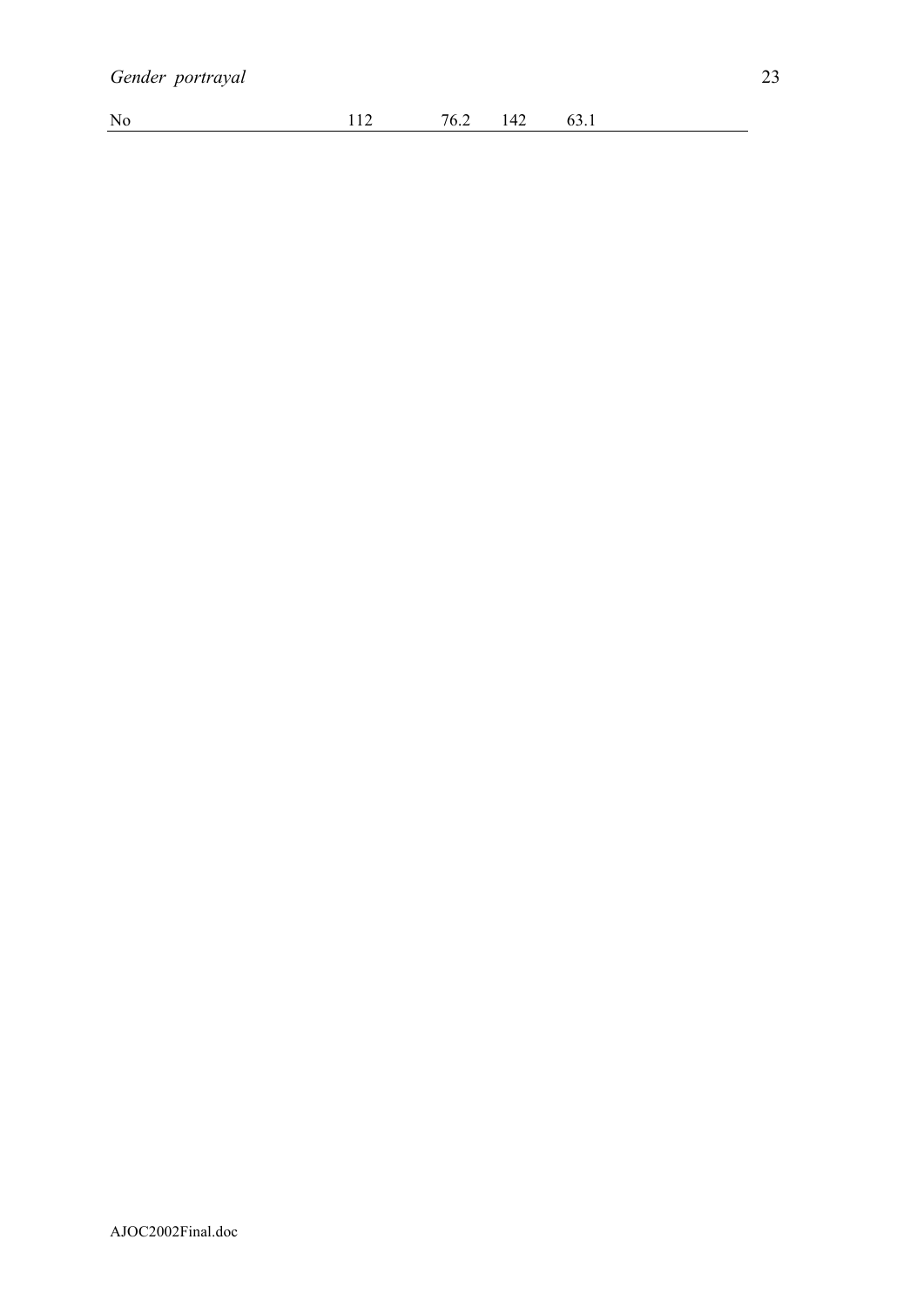|                    |                  |                          | Korea                    |                          |  |
|--------------------|------------------|--------------------------|--------------------------|--------------------------|--|
| Characteristics    | Male<br>$(N=80)$ | Female<br>$(N=67)$       | Male<br>$(N=109)$        | Female<br>$(N=116)$      |  |
| Role               | $\overline{F}$   | $\overline{\frac{0}{0}}$ | $\overline{\frac{0}{6}}$ | $\overline{\frac{0}{6}}$ |  |
| Friend             | 32.5             | 23.9                     | 27.5                     | 26.7                     |  |
| Son/daughter       | 10.0             | 9.0                      | 11.9                     | 6.9                      |  |
| Brother/sister     | 8.8              | 10.4                     | 0.0                      | $0.0\,$                  |  |
| Parent             | 3.8              | 16.4                     | 10.1                     | 19.0                     |  |
| Teacher            | 0.0              | 3.0                      | 2.8                      | 1.7                      |  |
| Student            | 2.5              | 3.0                      | 6.4                      | 8.6                      |  |
| Celebrity          | 7.5              | 6.0                      | 26.6                     | 14.7                     |  |
| Narrator           | 13.8             | 4.5                      | 2.8                      | 2.6                      |  |
| Other              | 21.3             | 23.9                     | 11.9                     | 19.8                     |  |
|                    |                  | n.s.                     |                          | n.s.                     |  |
| Role (recoded)     |                  |                          |                          |                          |  |
| Relationship       | 57.5             | 65.7                     | 58.7                     | 62.9                     |  |
| Independent        | 42.5             | 34.3                     | 41.3                     | 37.1                     |  |
|                    |                  | n.s.                     |                          | n.s.                     |  |
| Employment         |                  |                          |                          |                          |  |
| Yes                | 7.5              | $7.5$                    | 11.0                     | 5.2                      |  |
| No                 | 92.5             | 92.5                     | 89.0                     | 94.8                     |  |
|                    |                  | n.s.                     |                          | n.s.                     |  |
| Activity           |                  |                          |                          |                          |  |
| Active             | 18.8             | 10.4                     | 42.2                     | 23.3                     |  |
| Inactive           | 73.8             | 82.1                     | 46.8                     | 58.6                     |  |
| Aggressive         | 1.3              | 1.5                      | 1.8                      | 7.8                      |  |
| Dependent          | 1.3              | $0.0\,$                  | 6.4                      | 3.4                      |  |
| Caring and sharing | $\boldsymbol{0}$ | 6.0                      | 2.8                      | 5.2                      |  |
| Others             | 5.0              | $0.0\,$                  | 0.0                      | 1.7                      |  |
|                    |                  | n.s.                     |                          | Chi-square=15.4*         |  |
| Spokesperson       |                  |                          |                          |                          |  |
| Yes                | 21.3             | 26.9                     | 40.4                     | 33.6                     |  |
| No                 | 78.8             | 73.1                     | 59.6                     | 66.4                     |  |
|                    |                  | n.s.                     |                          | n.s.                     |  |

# Table 4 Characteristics of male and female characters by society

 $*_{p<0.01}$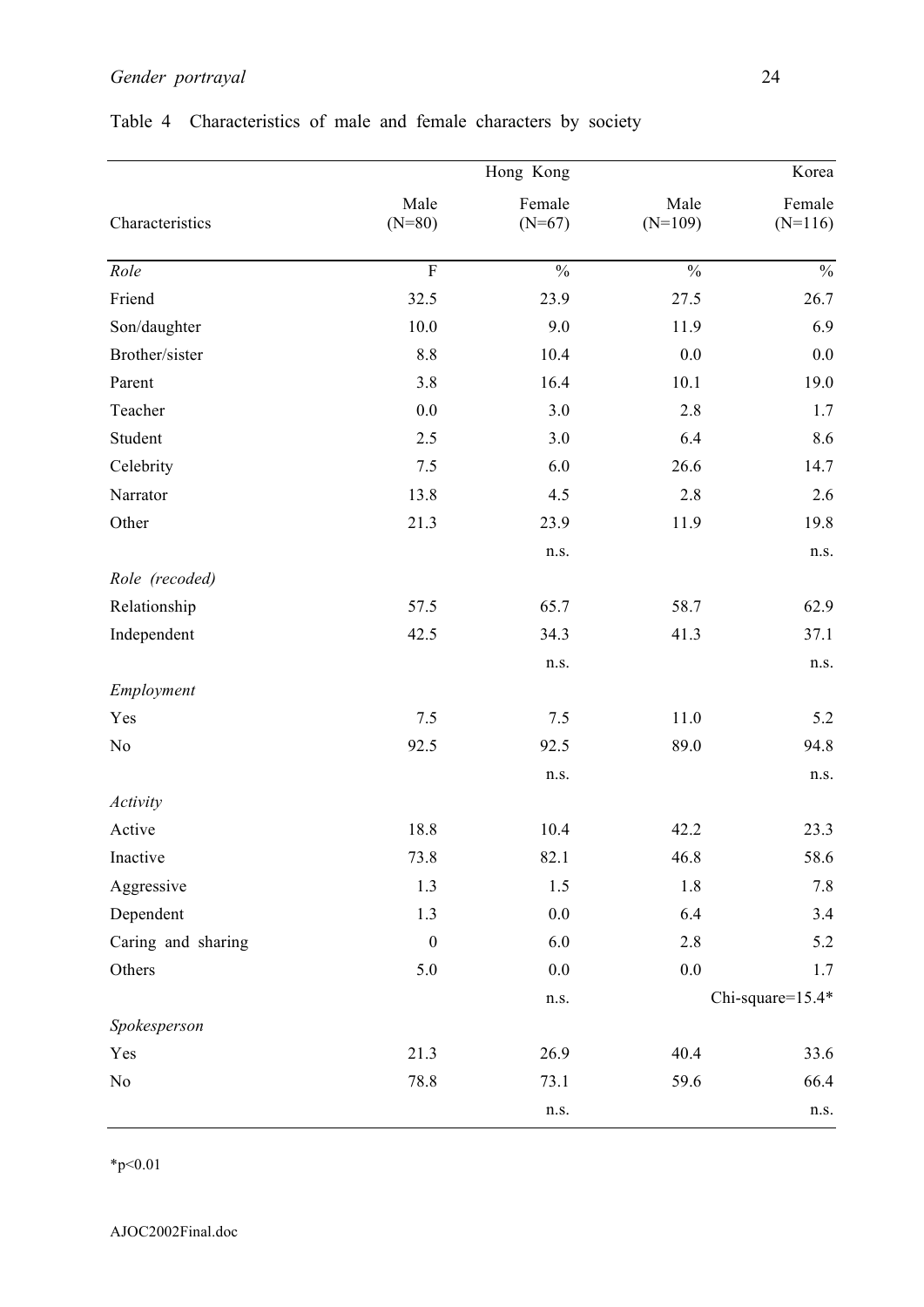## **References**

- AC Nielsen (2001) *Weekly TV Ratings Summary*. Hong Kong: AC Nielsen.
- [Albers-Miller, Nancy and Betsy D. Gelb \(1996\). Business Advertising Appeals as a](https://www.researchgate.net/publication/233894861_Business_Advertising_Appeals_as_a_Mirror_of_Cultural_Dimensions_A_Study_of_Eleven_Countries?el=1_x_8&enrichId=rgreq-21f3488f6d9c24cf826ed6bebaae5ef2-XXX&enrichSource=Y292ZXJQYWdlOzIzMzA1NjY0OTtBUzo0NDM4ODYwNzkzNTI4MzJAMTQ4Mjg0MjA5NjQyNw==)
- [Mirror of Cultural Dimension: A Study of Eleven Countries.](https://www.researchgate.net/publication/233894861_Business_Advertising_Appeals_as_a_Mirror_of_Cultural_Dimensions_A_Study_of_Eleven_Countries?el=1_x_8&enrichId=rgreq-21f3488f6d9c24cf826ed6bebaae5ef2-XXX&enrichSource=Y292ZXJQYWdlOzIzMzA1NjY0OTtBUzo0NDM4ODYwNzkzNTI4MzJAMTQ4Mjg0MjA5NjQyNw==) *Journal of Advertising* [25 \(4\), 57-70.](https://www.researchgate.net/publication/233894861_Business_Advertising_Appeals_as_a_Mirror_of_Cultural_Dimensions_A_Study_of_Eleven_Countries?el=1_x_8&enrichId=rgreq-21f3488f6d9c24cf826ed6bebaae5ef2-XXX&enrichSource=Y292ZXJQYWdlOzIzMzA1NjY0OTtBUzo0NDM4ODYwNzkzNTI4MzJAMTQ4Mjg0MjA5NjQyNw==)
- Bandura, Albert (1986). *[Social Foundations of Thought and Action: A Social Cognitive](https://www.researchgate.net/publication/233820393_Social_Foundations_of_Thought_Action_A_Social_Cognitive_Theory?el=1_x_8&enrichId=rgreq-21f3488f6d9c24cf826ed6bebaae5ef2-XXX&enrichSource=Y292ZXJQYWdlOzIzMzA1NjY0OTtBUzo0NDM4ODYwNzkzNTI4MzJAMTQ4Mjg0MjA5NjQyNw==)  Theory*[. Englewood Cliffs, NJ: Prentice Hall.](https://www.researchgate.net/publication/233820393_Social_Foundations_of_Thought_Action_A_Social_Cognitive_Theory?el=1_x_8&enrichId=rgreq-21f3488f6d9c24cf826ed6bebaae5ef2-XXX&enrichSource=Y292ZXJQYWdlOzIzMzA1NjY0OTtBUzo0NDM4ODYwNzkzNTI4MzJAMTQ4Mjg0MjA5NjQyNw==)
- [Browne, Beverly \(1998\). Gender stereotypes in advertising on children's television in](https://www.researchgate.net/publication/261624671_Gender_Stereotypes_in_Advertising_on_Children)  [the 1990s: A cross-national analysis.](https://www.researchgate.net/publication/261624671_Gender_Stereotypes_in_Advertising_on_Children) *Journal of Advertising* 27 (1), 83-96.
- [Bussey, Kay and Albert Bandura \(1984\). Influence of Gender Constancy and Social](https://www.researchgate.net/publication/16669523_Influence_of_Gender_Constancy_and_Social_Power_on_Sex-Linked_Modeling?el=1_x_8&enrichId=rgreq-21f3488f6d9c24cf826ed6bebaae5ef2-XXX&enrichSource=Y292ZXJQYWdlOzIzMzA1NjY0OTtBUzo0NDM4ODYwNzkzNTI4MzJAMTQ4Mjg0MjA5NjQyNw==)  Power on Sex-Linked Modeling. *[Journal of Personality and Social Psychology](https://www.researchgate.net/publication/16669523_Influence_of_Gender_Constancy_and_Social_Power_on_Sex-Linked_Modeling?el=1_x_8&enrichId=rgreq-21f3488f6d9c24cf826ed6bebaae5ef2-XXX&enrichSource=Y292ZXJQYWdlOzIzMzA1NjY0OTtBUzo0NDM4ODYwNzkzNTI4MzJAMTQ4Mjg0MjA5NjQyNw==)* 47 [\(6\), 1292-1302.](https://www.researchgate.net/publication/16669523_Influence_of_Gender_Constancy_and_Social_Power_on_Sex-Linked_Modeling?el=1_x_8&enrichId=rgreq-21f3488f6d9c24cf826ed6bebaae5ef2-XXX&enrichSource=Y292ZXJQYWdlOzIzMzA1NjY0OTtBUzo0NDM4ODYwNzkzNTI4MzJAMTQ4Mjg0MjA5NjQyNw==)
- De Mooij, Marieke (1998). *[Global Marketing and Advertising: Understanding Cultural](https://www.researchgate.net/publication/233894968_Global_Marketing_and_Advertising_Understanding_Cultural_Paradoxes?el=1_x_8&enrichId=rgreq-21f3488f6d9c24cf826ed6bebaae5ef2-XXX&enrichSource=Y292ZXJQYWdlOzIzMzA1NjY0OTtBUzo0NDM4ODYwNzkzNTI4MzJAMTQ4Mjg0MjA5NjQyNw==)  Paradoxe.* [Thousand Oaks, CA: Sage Publications.](https://www.researchgate.net/publication/233894968_Global_Marketing_and_Advertising_Understanding_Cultural_Paradoxes?el=1_x_8&enrichId=rgreq-21f3488f6d9c24cf826ed6bebaae5ef2-XXX&enrichSource=Y292ZXJQYWdlOzIzMzA1NjY0OTtBUzo0NDM4ODYwNzkzNTI4MzJAMTQ4Mjg0MjA5NjQyNw==)
- Edgar, Patricia and Hilary McPhee (1974). *Media She*. Melbourne: Heinemann.
- [Gilly, Mary \(1988\). Sex Roles in Advertising: A Comparison of Television](https://www.researchgate.net/publication/233894731_Sex_Roles_in_Advertising_A_Comparison_of_Television_Advertisements_in_Australia_Mexico_and_the_United_States?el=1_x_8&enrichId=rgreq-21f3488f6d9c24cf826ed6bebaae5ef2-XXX&enrichSource=Y292ZXJQYWdlOzIzMzA1NjY0OTtBUzo0NDM4ODYwNzkzNTI4MzJAMTQ4Mjg0MjA5NjQyNw==) [Advertisements in Australia, Mexico, and the United States.](https://www.researchgate.net/publication/233894731_Sex_Roles_in_Advertising_A_Comparison_of_Television_Advertisements_in_Australia_Mexico_and_the_United_States?el=1_x_8&enrichId=rgreq-21f3488f6d9c24cf826ed6bebaae5ef2-XXX&enrichSource=Y292ZXJQYWdlOzIzMzA1NjY0OTtBUzo0NDM4ODYwNzkzNTI4MzJAMTQ4Mjg0MjA5NjQyNw==) *Journal of Marketing* [52 \(2\), 75-85.](https://www.researchgate.net/publication/233894731_Sex_Roles_in_Advertising_A_Comparison_of_Television_Advertisements_in_Australia_Mexico_and_the_United_States?el=1_x_8&enrichId=rgreq-21f3488f6d9c24cf826ed6bebaae5ef2-XXX&enrichSource=Y292ZXJQYWdlOzIzMzA1NjY0OTtBUzo0NDM4ODYwNzkzNTI4MzJAMTQ4Mjg0MjA5NjQyNw==)
- Hofstede, Geert (1980). *[Culture's consequences: International differences in work](https://www.researchgate.net/publication/201381901_Culture)related values*[. Newbury Park, CA: Sage.](https://www.researchgate.net/publication/201381901_Culture)
- [Hofstede, Geert \(1983\). National Culture in Four Dimensions.](https://www.researchgate.net/publication/275714552_National_Cultures_in_Four_Dimensions?el=1_x_8&enrichId=rgreq-21f3488f6d9c24cf826ed6bebaae5ef2-XXX&enrichSource=Y292ZXJQYWdlOzIzMzA1NjY0OTtBUzo0NDM4ODYwNzkzNTI4MzJAMTQ4Mjg0MjA5NjQyNw==) *International Studies of [Management and Organization](https://www.researchgate.net/publication/275714552_National_Cultures_in_Four_Dimensions?el=1_x_8&enrichId=rgreq-21f3488f6d9c24cf826ed6bebaae5ef2-XXX&enrichSource=Y292ZXJQYWdlOzIzMzA1NjY0OTtBUzo0NDM4ODYwNzkzNTI4MzJAMTQ4Mjg0MjA5NjQyNw==)* 13(2), 46-74.
- Hofstede, Geert (1997). *Culture and organization: Software of the mind*. London: McGraw-Hill.
- Hofstede, Geert (1998). *Masculinity and Femininity: The Taboo Dimension of National Cultures.* Thousand Oaks, CA: Sage Publications.
- [Ji, Mandy F. and James U. McNeal \(2001\). How Chinese Children's Commercials](https://www.researchgate.net/publication/233894689_How_Chinese_Children) [Differ From Those of the United States: A Content Analysis.](https://www.researchgate.net/publication/233894689_How_Chinese_Children) *Journal of*  [Advertising 30 \(3\), 79-92.](https://www.researchgate.net/publication/233894689_How_Chinese_Children)
- Kim, Tae Eun (2000). Television Viewing. *Advertising Information (June)*. Korean Broadcasting Advertising Corporation, 66-70.
- [Kolbe, Richard H. 'Gender Roles in Children's Advertising: A Longitudinal Content](https://www.researchgate.net/publication/233080209_Gender_Roles_in_Children) Analysis.' In *[Current Issues and Research in Advertising](https://www.researchgate.net/publication/233080209_Gender_Roles_in_Children)*, Ann Arbor, MI: Division [of Research, Graduate School of Business Administration, 1990, 197-206](https://www.researchgate.net/publication/233080209_Gender_Roles_in_Children)
- [Mazzella, Carmela, Kevin Durkin, Emma Cerini and Paul Buaralli \(1992\). Sex Role](https://www.researchgate.net/publication/226081037_Sex_role_stereotyping_in_Australian_television_advertisements?el=1_x_8&enrichId=rgreq-21f3488f6d9c24cf826ed6bebaae5ef2-XXX&enrichSource=Y292ZXJQYWdlOzIzMzA1NjY0OTtBUzo0NDM4ODYwNzkzNTI4MzJAMTQ4Mjg0MjA5NjQyNw==) [Stereotyping on Australian Television Advertisements.](https://www.researchgate.net/publication/226081037_Sex_role_stereotyping_in_Australian_television_advertisements?el=1_x_8&enrichId=rgreq-21f3488f6d9c24cf826ed6bebaae5ef2-XXX&enrichSource=Y292ZXJQYWdlOzIzMzA1NjY0OTtBUzo0NDM4ODYwNzkzNTI4MzJAMTQ4Mjg0MjA5NjQyNw==) *Sex Roles* 26 (7/8), 243-258.
- McNeal, James U. (1992). *[Kids as Customers: A Handbook of Marketing to Children](https://www.researchgate.net/publication/246605301_Kids_as_Customers_A_Handbook_of_Marketing_to_Children?el=1_x_8&enrichId=rgreq-21f3488f6d9c24cf826ed6bebaae5ef2-XXX&enrichSource=Y292ZXJQYWdlOzIzMzA1NjY0OTtBUzo0NDM4ODYwNzkzNTI4MzJAMTQ4Mjg0MjA5NjQyNw==)*. [New York: Lexington Books.](https://www.researchgate.net/publication/246605301_Kids_as_Customers_A_Handbook_of_Marketing_to_Children?el=1_x_8&enrichId=rgreq-21f3488f6d9c24cf826ed6bebaae5ef2-XXX&enrichSource=Y292ZXJQYWdlOzIzMzA1NjY0OTtBUzo0NDM4ODYwNzkzNTI4MzJAMTQ4Mjg0MjA5NjQyNw==)
- [Milner, Laura M. and James M. Collins \(1998\). Sex Role Portrayals in Turkish](https://www.researchgate.net/publication/271904314_Sex_Role_Portrayals_in_Turkish_Television_Advertisements_An_Examination_in_an_International_Context?el=1_x_8&enrichId=rgreq-21f3488f6d9c24cf826ed6bebaae5ef2-XXX&enrichSource=Y292ZXJQYWdlOzIzMzA1NjY0OTtBUzo0NDM4ODYwNzkzNTI4MzJAMTQ4Mjg0MjA5NjQyNw==) [Television Advertisements: An Examination in Global context.](https://www.researchgate.net/publication/271904314_Sex_Role_Portrayals_in_Turkish_Television_Advertisements_An_Examination_in_an_International_Context?el=1_x_8&enrichId=rgreq-21f3488f6d9c24cf826ed6bebaae5ef2-XXX&enrichSource=Y292ZXJQYWdlOzIzMzA1NjY0OTtBUzo0NDM4ODYwNzkzNTI4MzJAMTQ4Mjg0MjA5NjQyNw==) *Journal of [Euromarketing](https://www.researchgate.net/publication/271904314_Sex_Role_Portrayals_in_Turkish_Television_Advertisements_An_Examination_in_an_International_Context?el=1_x_8&enrichId=rgreq-21f3488f6d9c24cf826ed6bebaae5ef2-XXX&enrichSource=Y292ZXJQYWdlOzIzMzA1NjY0OTtBUzo0NDM4ODYwNzkzNTI4MzJAMTQ4Mjg0MjA5NjQyNw==)* 7 (1), 1-28.
- [Milner, Laurent M. and James M. Collins \(2000\). Sex-Role Portrayals and the Gender](https://www.researchgate.net/publication/233894676_Sex-Role_Portrayals_and_the_Gender_of_Nations?el=1_x_8&enrichId=rgreq-21f3488f6d9c24cf826ed6bebaae5ef2-XXX&enrichSource=Y292ZXJQYWdlOzIzMzA1NjY0OTtBUzo0NDM4ODYwNzkzNTI4MzJAMTQ4Mjg0MjA5NjQyNw==) of Nations. *Journal of* [Advertising 29 \(1\), 67-79.](https://www.researchgate.net/publication/233894676_Sex-Role_Portrayals_and_the_Gender_of_Nations?el=1_x_8&enrichId=rgreq-21f3488f6d9c24cf826ed6bebaae5ef2-XXX&enrichSource=Y292ZXJQYWdlOzIzMzA1NjY0OTtBUzo0NDM4ODYwNzkzNTI4MzJAMTQ4Mjg0MjA5NjQyNw==)
- [Milner, Laura M., Dale Fodness and Mark Speece \(1993\). Hofstede's Research on](https://www.researchgate.net/publication/284052474_Hofstede) [Cross-Cultural Work Values: Implications for Consumer Behavior.](https://www.researchgate.net/publication/284052474_Hofstede) *European [Advances in Consumer Research,](https://www.researchgate.net/publication/284052474_Hofstede)* 1: 70-77.
- [Perreault, William D., Jr. and Laurence E. Leigh's \(1989\). Reliability of nominal data](https://www.researchgate.net/publication/277432424_Reliability_of_Nominal_Data_Based_on_Qualitative_Judgments?el=1_x_8&enrichId=rgreq-21f3488f6d9c24cf826ed6bebaae5ef2-XXX&enrichSource=Y292ZXJQYWdlOzIzMzA1NjY0OTtBUzo0NDM4ODYwNzkzNTI4MzJAMTQ4Mjg0MjA5NjQyNw==)  [based on qualitative judgments.](https://www.researchgate.net/publication/277432424_Reliability_of_Nominal_Data_Based_on_Qualitative_Judgments?el=1_x_8&enrichId=rgreq-21f3488f6d9c24cf826ed6bebaae5ef2-XXX&enrichSource=Y292ZXJQYWdlOzIzMzA1NjY0OTtBUzo0NDM4ODYwNzkzNTI4MzJAMTQ4Mjg0MjA5NjQyNw==) *Journal of Marketing Research* 26 (May), 135-148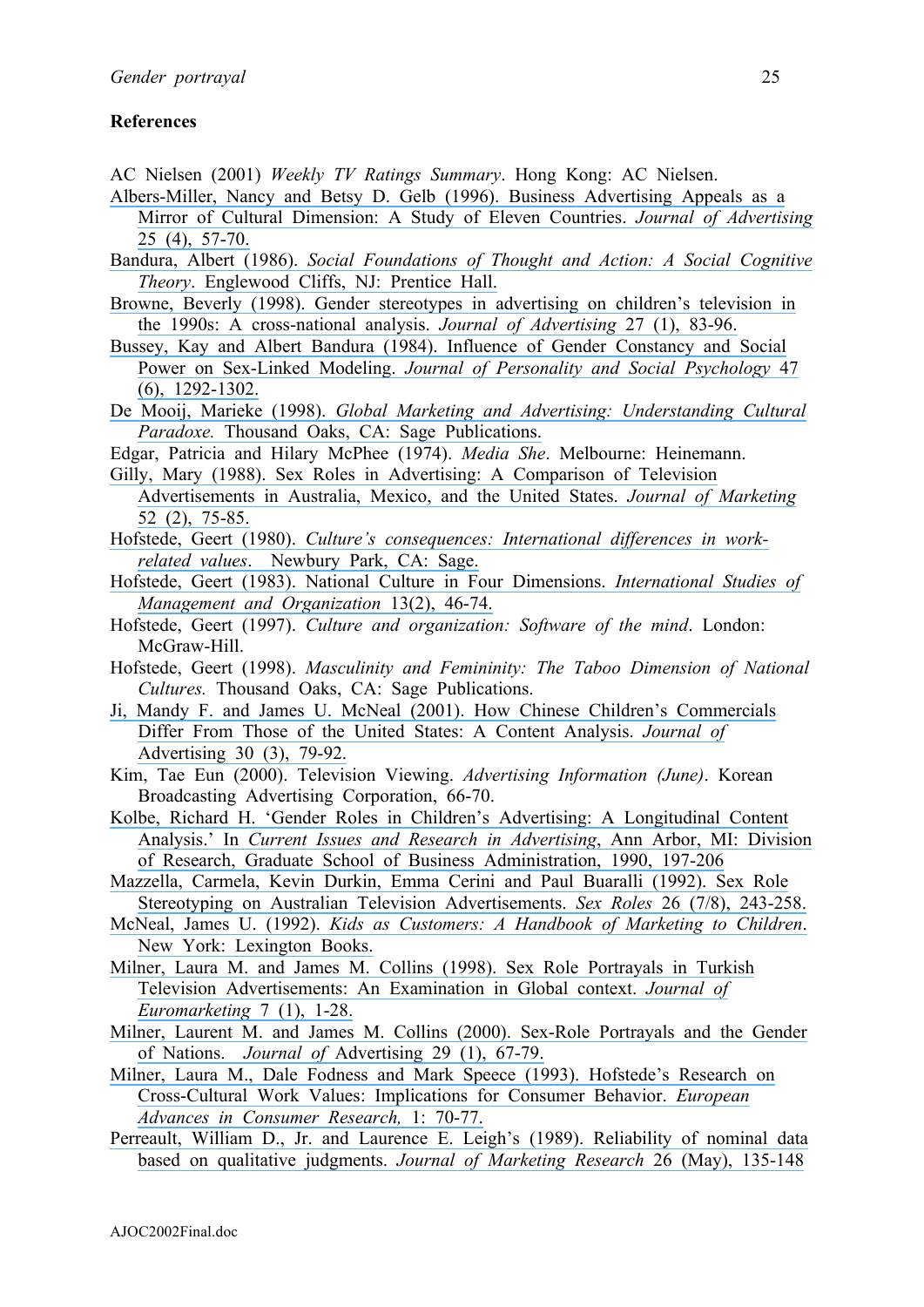- Peck, Jeff (1979). Children's Television Advertising: An Analysis. *Australian Journal of Social Issues* 14 (1), 64-76.
- [Tai, Susan H.C. \(1997\). Advertising in Asia: Localize or Regionalize?.](https://www.researchgate.net/publication/229908679_Advertising_in_Asia_Localize_or_Regionalize?el=1_x_8&enrichId=rgreq-21f3488f6d9c24cf826ed6bebaae5ef2-XXX&enrichSource=Y292ZXJQYWdlOzIzMzA1NjY0OTtBUzo0NDM4ODYwNzkzNTI4MzJAMTQ4Mjg0MjA5NjQyNw==) *International [Journal of Advertising](https://www.researchgate.net/publication/229908679_Advertising_in_Asia_Localize_or_Regionalize?el=1_x_8&enrichId=rgreq-21f3488f6d9c24cf826ed6bebaae5ef2-XXX&enrichSource=Y292ZXJQYWdlOzIzMzA1NjY0OTtBUzo0NDM4ODYwNzkzNTI4MzJAMTQ4Mjg0MjA5NjQyNw==)* 16: 48-61.
- Taylor, Charles R., Gordon E. Miracle and R. Dale Wilson (1997). The Impact of Information Level on the Effectiveness of U.S. and Korean Television Commercials. *Journal of Advertising* 26 (1), 1-18. Judith
- Wiles, R., Charles R. Wiles and Anders Tjernlund (1995). A Comparison of Gender Role Portrayals in Magazine Advertising: The Netherlands, Sweden, and the U.S. *European Journal of Marketing* 29 (11), 35-49.
- [Zinkan, George M. \(1994\). Advertising Ethics: Emerging Methods and Trends.](https://www.researchgate.net/publication/261644449_Advertising_Ethics_Emerging_Methods_and_Trends?el=1_x_8&enrichId=rgreq-21f3488f6d9c24cf826ed6bebaae5ef2-XXX&enrichSource=Y292ZXJQYWdlOzIzMzA1NjY0OTtBUzo0NDM4ODYwNzkzNTI4MzJAMTQ4Mjg0MjA5NjQyNw==) *Journal [of Advertising](https://www.researchgate.net/publication/261644449_Advertising_Ethics_Emerging_Methods_and_Trends?el=1_x_8&enrichId=rgreq-21f3488f6d9c24cf826ed6bebaae5ef2-XXX&enrichSource=Y292ZXJQYWdlOzIzMzA1NjY0OTtBUzo0NDM4ODYwNzkzNTI4MzJAMTQ4Mjg0MjA5NjQyNw==)* 23 (3), 1-4.